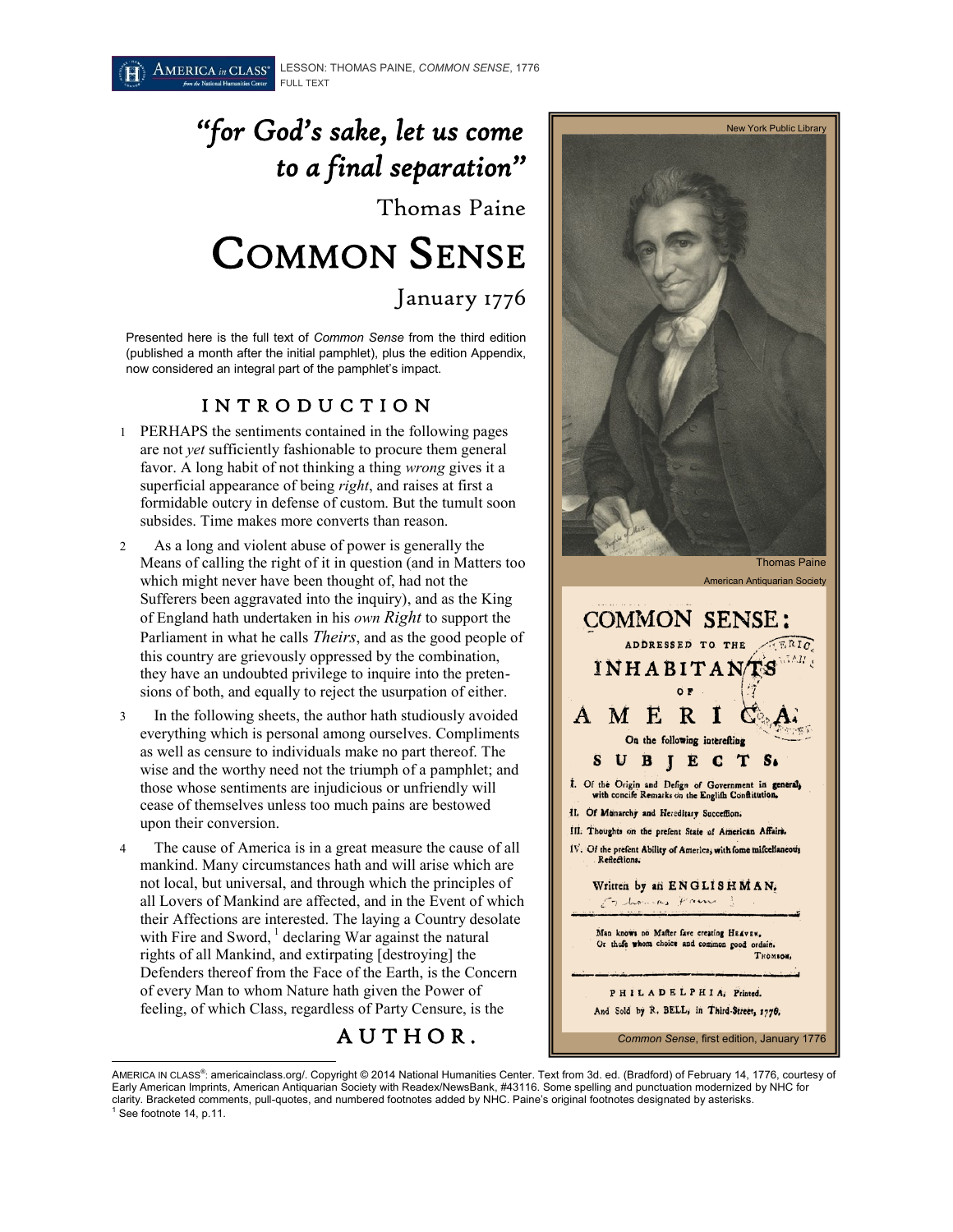# COMMON SENSE

#### I. OF THE ORIGIN AND DESIGN OF GOVERNMENT IN GENERAL, WITH CONCISE REMARKS ON THE ENGLISH ONSTITUTION.

- 5 SOME writers have so confounded society with government as to leave little or no distinction between them; whereas they are not only different but have different origins. Society is produced by our wants, and government by our wickedness; the former promotes our happiness *positively* by uniting our affections, the latter *negatively* by restraining our vices. The one encourages [social] intercourse, the other creates distinctions. The first is a patron, the last a punisher.
- 6 Society in every state is a blessing, but government, even in its best state, is but a necessary evil; in its worst state an intolerable one: for when we suffer, or are exposed to the same miseries *by a government,* which we might expect in a country *without government,* our calamity is heightened by reflecting that we furnish the means by which we suffer. Government, like dress, is the badge of lost innocence; the palaces of kings are built upon the ruins of the bowers of paradise. For were the impulses of conscience clear, uniform and irresistibly obeyed, man would need no other lawgiver; but that not being the case, he finds it

#### **COMMON TERMS in** *COMMON SENSE*

|                | <i>charter</i> constitution                     |
|----------------|-------------------------------------------------|
|                | <i>check</i> limit, keep under certain controls |
| posteritv      | future generations; our children                |
| suffer         | permit, allow                                   |
|                | viz. that is, namely                            |
| want           | lack. need                                      |
|                |                                                 |
| the Continent  | the thirteen colonies                           |
| foreign courts | other monarchs and their advisers               |
| republican     | of a republic/representative                    |
|                | democracy (not a political party)               |
| Tories: Whigs  | Loyalists; Patriots                             |

necessary to surrender up a part of his property to furnish means for the protection of the rest; and this he is induced to do by the same prudence which in every other case advises him, out of two evils, to choose the least. *Wherefore*, security being the true design and end of government, it unanswerably follows that whatever *form* thereof appears most likely to ensure it to us, with the least expense and greatest benefit, is preferable to all others.

- 7 In order to gain a clear and just idea of the design and end of government, let us suppose a small number of persons settled in some sequestered part of the earth, unconnected with the rest; they will then represent the first peopling of any country, or of the world. In this state of natural liberty, society will be their first thought. A thousand motives will excite them thereto; the strength of one man is so unequal to his wants, and his mind so unfitted for perpetual solitude, that he is soon obliged to seek assistance and relief of another, who in his turn requires the same. Four or five united would be able to raise a tolerable dwelling in the midst of a wilderness, but *one* man might labor out the common period of life without accomplishing anything. When he had felled his timber he could not remove it, nor erect it after it was removed. Hunger in the meantime would urge him from his work, and every different want call him a different way. Disease, nay even misfortune, would be death; for though neither might be mortal, yet either would disable him from living, and reduce him to a state in which he might rather be said to perish than to die.
- 8 Thus necessity, like a gravitating power, would soon form our newly arrived emigrants into society, the reciprocal blessings of which would supersede, and render the obligations of law and government unnecessary while they remained perfectly just to each other; but as nothing but heaven is impregnable to vice, it will unavoidably happen that in proportion as they surmount the first difficulties of emigration, which bound them together in a common cause, they will begin to relax in their duty and attachment to each other: and this remissness will point out the necessity of establishing some form of government to supply the defect of moral virtue.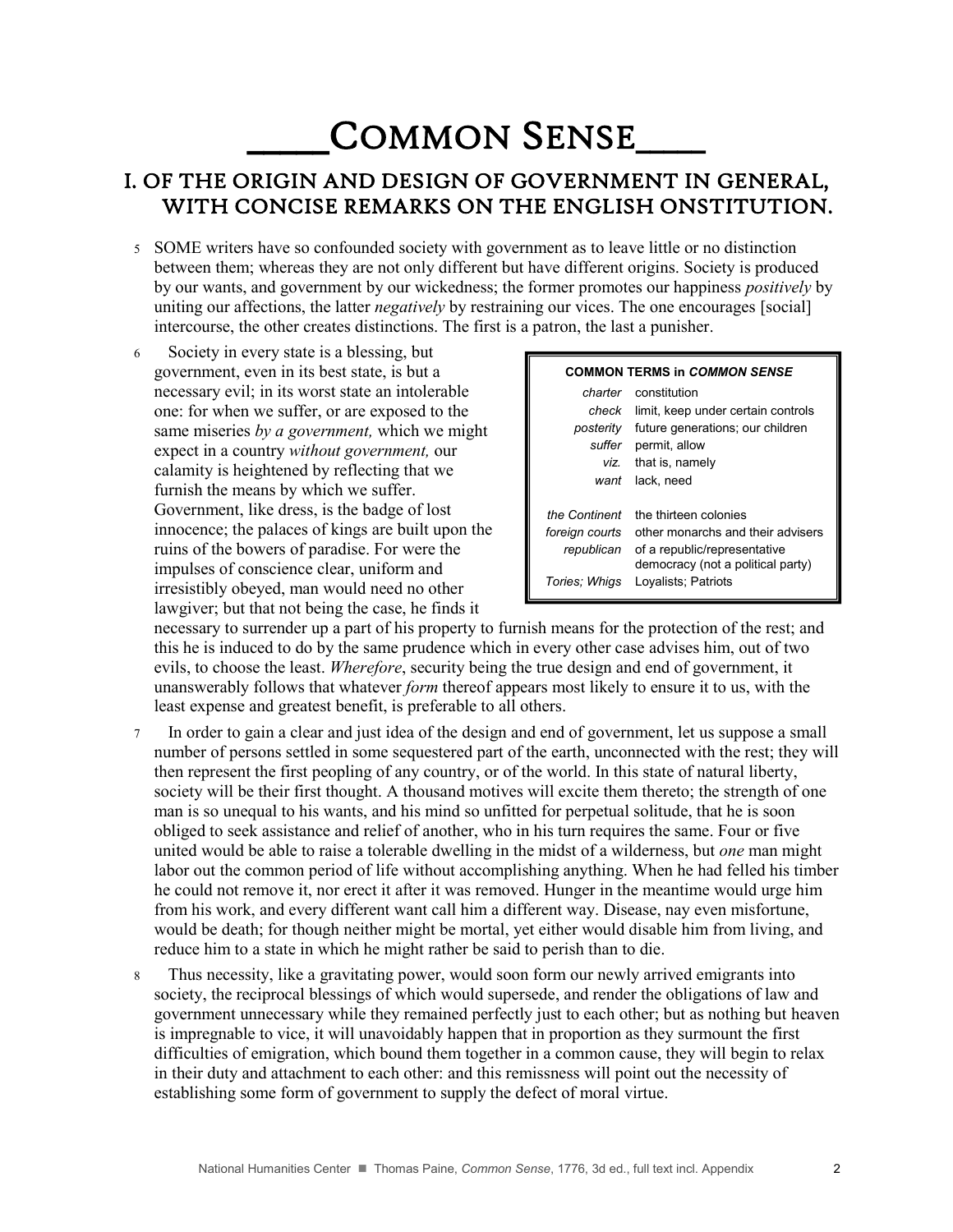- 9 Some convenient tree will afford them a State House [legislative building], under the branches of which the whole colony may assemble to deliberate on public matters. It is more than probable that their first laws will have the title only of REGULATIONS, and be enforced by no other penalty than public disesteem. In this first parliament every man, by natural right, will have a seat.
- 10 But as the colony increases, the public concerns will increase likewise, and the distance at which the members may be separated will render it too inconvenient for all of them to meet on every occasion as at first, when their number was small, their habitations near, and the public concerns few and trifling. This will point out the convenience of their consenting to leave the legislative part to be managed by a select number chosen from the whole body, who are supposed to have the same concerns at stake which those have who appointed them, and who will act in the same manner as the whole body would act were they present. If the colony continue increasing, it will become necessary to augment the number of the representatives, and that the interest of every part of the colony may be attended to, it will be found best to divide the whole into convenient parts, each part sending its proper number: and that the *elected* might never form to themselves an interest separate from the *electors,* prudence will point out the propriety of having elections often: because as the *elected* might by that means return and mix again with the general body of the *electors* in a few months, their fidelity to the public will be secured by the prudent reflection of not making a rod for themselves. And as this frequent interchange will establish a common interest with every part of the community, they will mutually and naturally support each other, and on this (not on the unmeaning name of king) depends the *strength of government, and the happiness of the governed.*
- 11 Here then is the origin and rise of government; namely, a mode rendered necessary by the inability of moral virtue to govern the world. Here too is the design and end of government, viz. [namely/that is] freedom and security. And however our eyes may be dazzled with show, or our ears deceived by sound, however prejudice may warp our wills or interest darken our understanding, the simple voice of nature and reason will say, it is right.
- 12 I draw my idea of the form of government from a principle in nature which no art can overturn, viz. that the more simple anything is, the less liable it is to be disordered, and the easier repaired when disordered; and with this maxim in view, I offer a few remarks on the so much boasted constitution of England. That it was noble for the dark and slavish times in which it was erected, is granted. When the world was overrun with tyranny, the least remove therefrom was a glorious rescue. But that it is imperfect, subject to convulsions, and incapable of producing what it seems to promise, is easily demonstrated.
- 13 Absolute governments (tho' the disgrace of human nature) have this advantage with them, that they are simple. If the people suffer, they know the head from which their suffering springs, know likewise the remedy, and are not bewildered by a variety of causes and cures. But the constitution of England is so exceedingly complex that the nation may suffer for years together without being able to discover in which part the fault lies; some will say in one and some in another, and every political physician will advise a different medicine.
- 14 I know it is difficult to get over local or longstanding prejudices, yet if we will suffer [permit/ allow] ourselves to examine the component parts of the English constitution, we shall find them to be the base remains of two ancient tyrannies, compounded with some new republican materials.
- 15 *First.*—The remains of monarchical tyranny in the person of the king.
- 16 *Secondly.*—The remains of aristocratical tyranny in the persons of the peers.
- 17 *Thirdly.*—The new republican materials, in the persons of the commons, on whose virtue depends the freedom of England.

*the king:* the monarch, hereditary ruler

*the peers:* the aristocracy, nobles (lords, barons, etc.), represented in the House of Lords

*the commons* the common people, represented in the House of Commons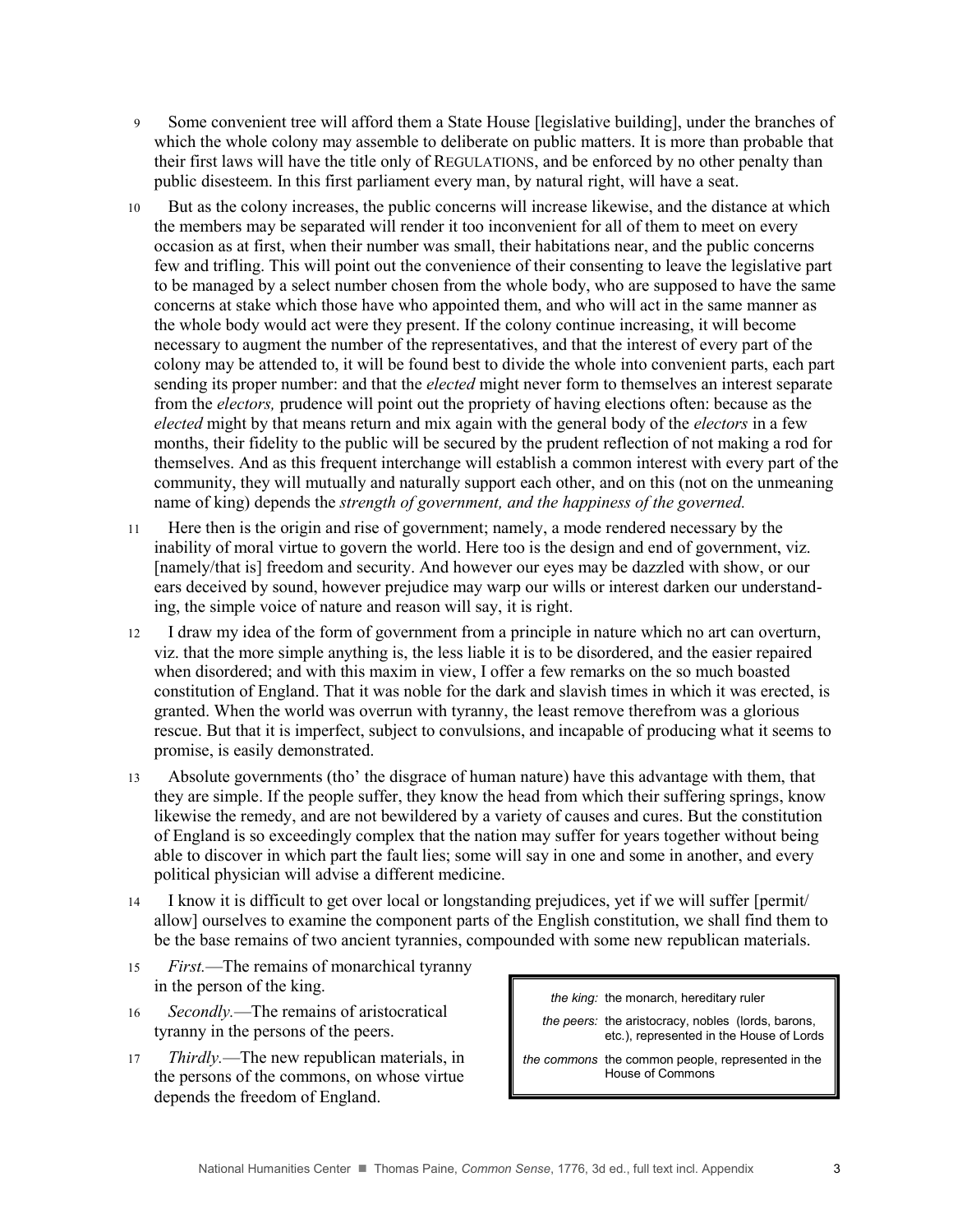- 18 The two first, by being hereditary, are independent of the people; wherefore in a *constitutional sense* they contribute nothing towards the freedom of the state.
- 19 To say that the constitution of England is a *union* of three powers, reciprocally *checking* each other, is farcical. Either the words have no meaning, or they are flat contradictions.
- 20 To say that the commons is a check upon the king, presupposes two things.
- 21 *First.*—That the king is not to be trusted without being looked after, or in other words, that a thirst for absolute power is the natural disease of monarchy.
- 22 *Secondly.*—That the commons, by being appointed for that purpose, are either wiser or more worthy of confidence than the crown.
- 23 But as the same constitution which gives the commons a power to check the king by withholding the supplies, gives afterwards the king a power to check the commons, by empowering him to reject their other bills. It again supposes that the king is wiser than those whom it has already supposed to be wiser than him. A mere absurdity!

*"It again supposes that the king is wiser than those whom it has already supposed to be wiser than him. A mere absurdity!"* 

- 24 There is something exceedingly ridiculous in the composition of monarchy. It first excludes a man from the means of information, yet empowers him to act in cases where the highest judgment is required. The state of a king shuts him from the world, yet the business of a king requires him to know it thoroughly; wherefore the different parts, by unnaturally opposing and destroying each other, prove the whole character to be absurd and useless.
- 25 Some writers have explained the English constitution thus: the king, say they, is one, the people another. The peers are a house in behalf of the king, the commons in behalf of the people; but this hath all the distinctions of a house divided against itself; and though the expressions be pleasantly arranged, yet when examined they appear idle and ambiguous; and it will always happen that the nicest construction that words are capable of, when applied to the description of something which either cannot exist, or is too incomprehensible to be within the compass of description, will be words of sound only, and though they may amuse the ear, they cannot inform the mind, for this explanation includes a previous question, viz. *How came the king by a power which the people are afraid to trust, and always obliged to check?* Such a power could not be the gift of a wise people, neither can any power *which needs checking* be from God; yet the provision which the constitution makes supposes such a power to exist.
- 26 But the provision is unequal to the task. The means either cannot or will not accomplish the end, and the whole affair is a *felo de se*: 2 for as the greater weight will always carry up the less, and as all the wheels of a machine are put in motion by one, it only remains to know which power in the constitution has the most weight, for that will govern: and though the others, or a part of them, may clog, or, as the phrase is, check the rapidity of its motion, yet so long as they cannot stop it, their endeavors will be ineffectual: the first moving power will at last have its way, and what it wants in speed is supplied by time.
- 27 That the crown is this overbearing part in the English constitution needs not be mentioned, and that it derives its whole consequence merely from being the giver of places and pensions is selfevident; wherefore, though we have been wise enough to shut and lock a door against absolute monarchy, we at the same time have been foolish enough to put the crown in possession of the key.
- 28 The prejudice of Englishmen in favor of their own government by king, lords, and commons, arises as much or more from national pride than reason. Individuals are undoubtedly safer in England than in some other countries, but the *will* of the king is as much the *law* of the land in Britain as in France, with this difference, that instead of proceeding directly from his mouth, it is

 2 *Felo de se*: an act of deliberate self-destruction; suicide (medieval Latin).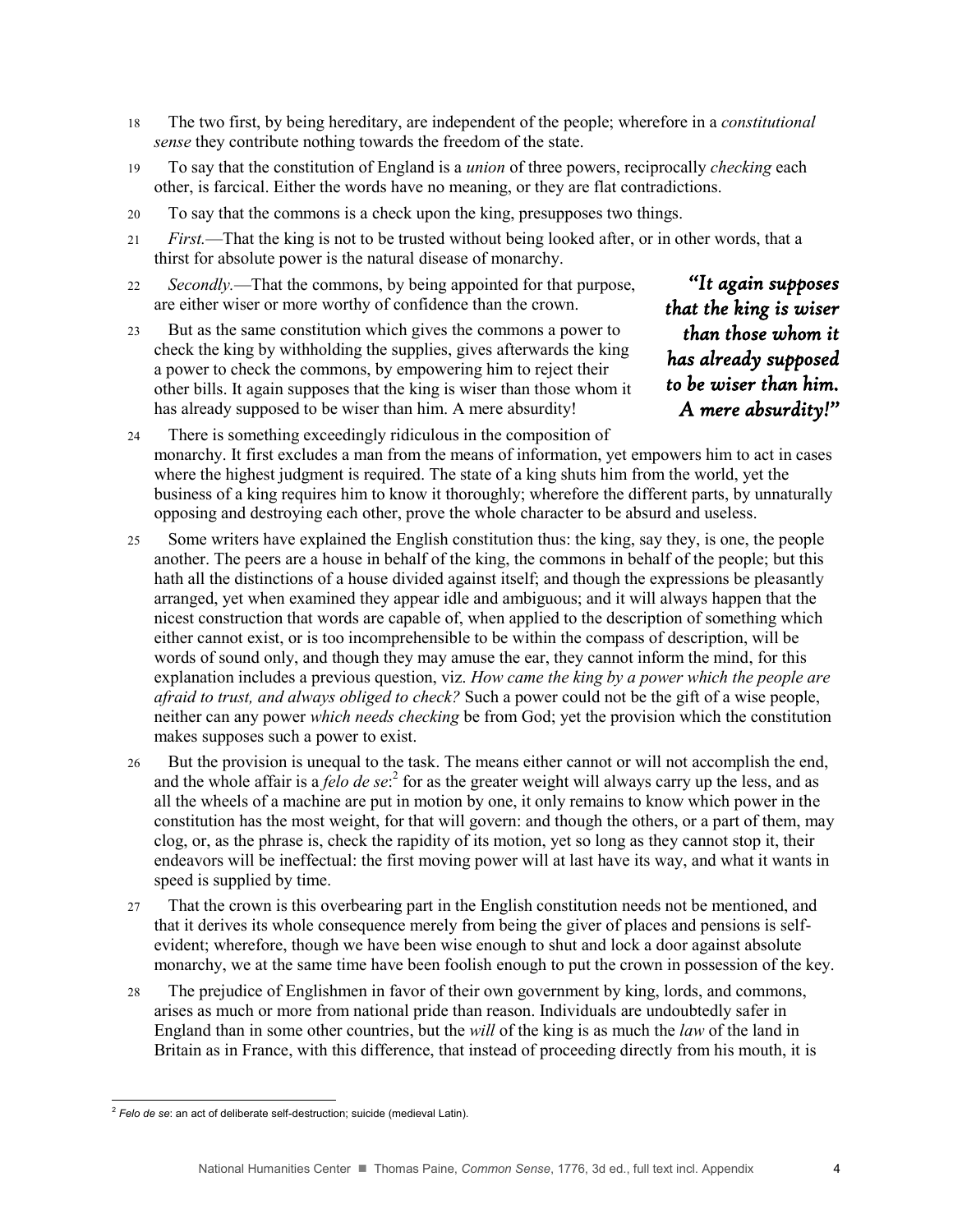handed to the people under the more formidable shape of an act of Parliament. For the fate of Charles the First hath only made kings more subtle—not more just.<sup>3</sup>

- 29 Wherefore, laying aside all national pride and prejudice in favor of modes and forms, the plain truth is that *it is wholly owing to the constitution of the people, and not to the constitution of the government* that the crown is not as oppressive in England as in Turkey.
- 30 An inquiry into the *constitutional errors* in the English form of government is at this time highly necessary, for as we are never in a proper condition of doing justice to others while we continue under the influence of some leading partiality, so neither are we capable of doing it to ourselves while we remain fettered by any obstinate prejudice. And as a man who is attached to a prostitute is unfitted to choose or judge of a wife, so any prepossession in favor of a rotten constitution of government will disable us from discerning a good one.

## II. OF MONARCHY AND HEREDITARY SUCCESSION.

- 31 MANKIND being originally equal in the order of creation, the equality could only be destroyed by some subsequent circumstance. The distinctions of rich and poor may in a great measure be accounted for, and that without having recourse to the harsh ill-sounding names of oppression and avarice. Oppression is often the *consequence,* but seldom or never the *means* of riches; and though avarice will preserve a man from being necessitously poor, it generally makes him too timorous to be wealthy.
- 32 But there is another and greater distinction for which no truly natural or religious reason can be assigned, and that is the distinction of men into KINGS and SUBJECTS. Male and female are the distinctions of nature, good and bad the distinctions of heaven; but how a race of men came into the world so exalted above the rest, and distinguished like some new species, is worth inquiring into, and whether they are the means of happiness or of misery to mankind.
- 33 In the early ages of the world, according to the scripture chronology there were no kings, the consequence of which was there were no wars. It is the pride of kings which throws mankind into confusion. Holland without a king hath enjoyed more peace for this last century than any of the monarchical governments in Europe. Antiquity favors the same remark, for the quiet and rural lives of the first patriarchs hath a happy something in them, which vanishes when we come to the history of Jewish royalty.
- 34 Government by kings was first introduced into the world by the Heathens, from whom the children of Israel copied the custom. It was the most prosperous invention the Devil ever set on foot for the promotion of idolatry. The Heathens paid divine honors to their deceased kings, and the Christian world hath improved on the plan by doing the same to their living ones. How impious is the title of sacred majesty applied to a worm, who in the midst of his splendor is crumbling into dust!
- 35 As the exalting one man so greatly above the rest cannot be justified on the equal rights of nature, so neither can it be defended on the authority of scripture; for the will of the Almighty as declared by Gideon and the prophet Samuel expressly disapproves of government by kings. All anti-monarchical parts of scripture have been very smoothly glossed over in monarchical governments, but they undoubtedly merit the attention of countries which have their governments yet to form. "*Render unto Caesar the things which are Caesar's*" is the scripture doctrine of courts, yet it is no support of monarchical government, for the Jews at that time were without a king, and in a state of vassalage to the Romans.
- 36 Near three thousand years passed away from the Mosaic [of Moses] account of the creation till the Jews under a national delusion requested a king. Till then their form of government (except in

 $\overline{a}$  $3$  Charles I was beheaded in 1649 during the English civil wars after the victory of Oliver Cromwell.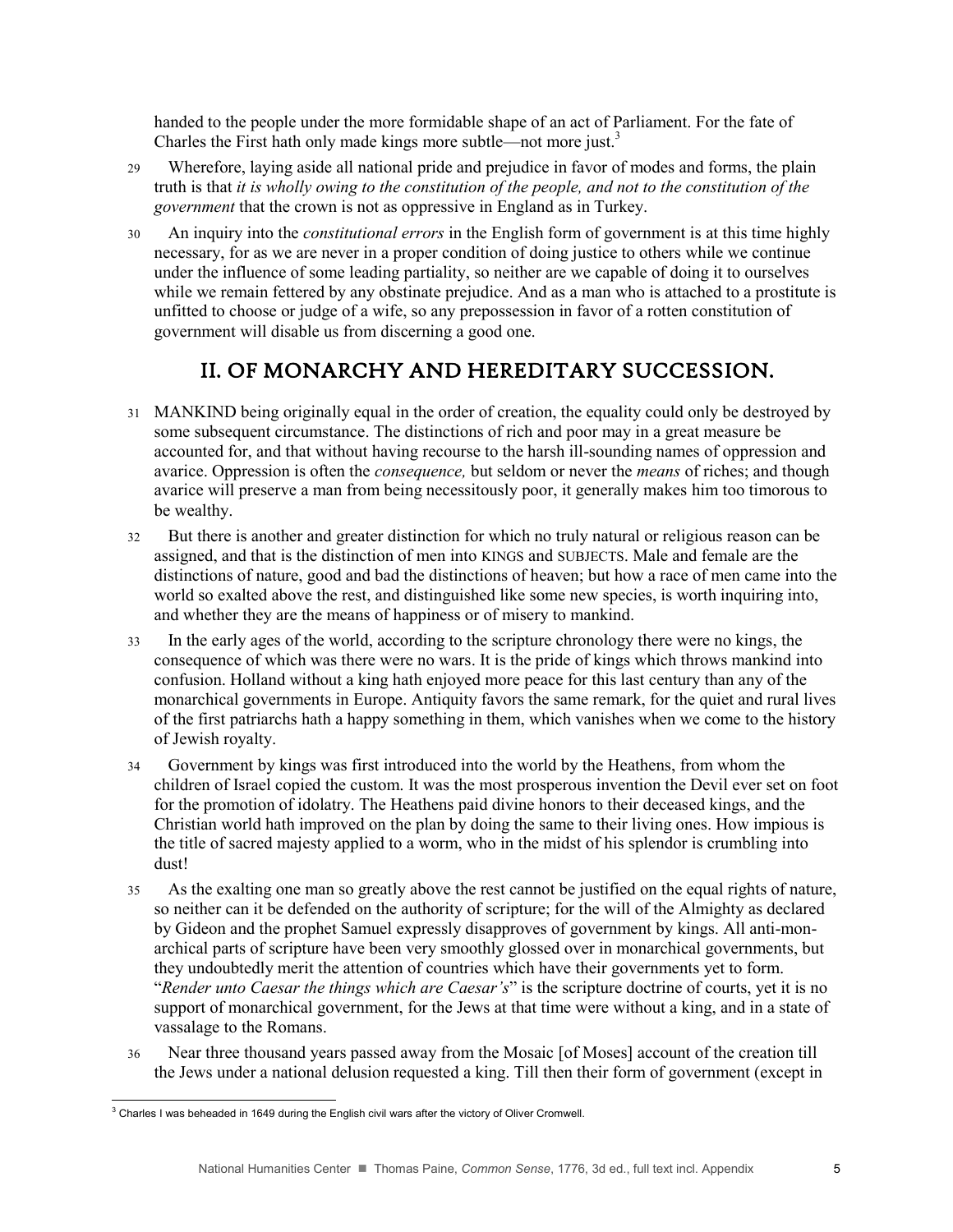extraordinary cases where the Almighty interposed) was a kind of republic administered by a judge and the elders of the tribes. Kings they had none, and it was held sinful to acknowledge any being under that title but the Lord of Hosts. And when a man seriously reflects on the idolatrous homage which is paid to the persons of Kings, he need not wonder that the Almighty, ever jealous of his honor, should disapprove of a form of government which so impiously invades the prerogative of heaven.

- 37 Monarchy is ranked in scripture as one of the sins of the Jews, for which a curse in reserve is denounced against them. The history of that transaction is worth attending to.
- 38 The children of Israel being oppressed by the Midianites, Gideon marched against them with a small army, and victory thro' the divine interposition decided in his favor. The Jews, elate with success, and attributing it to the generalship of Gideon, proposed making him a king, saying, *Rule thou over us, thou and thy son and thy son's son.* Here was temptation in its fullest extent; not a kingdom only, but a hereditary one, but Gideon in the piety of his soul replied, *I will not rule over you, neither shall my son rule over you.* THE LORD SHALL RULE OVER YOU. Words need not be more explicit; Gideon doth not *decline* the honor but denieth their right to give it; neither doth he compliment them with invented declarations of his thanks, but in the positive style of a prophet charges them with disaffection to their proper Sovereign, the King of heaven.
- 39 About one hundred and thirty years after this, they fell again into the same error. The hankering which the Jews had for the idolatrous customs of the Heathens is something exceedingly unaccountable; but so it was, that laying hold of the misconduct of Samuel's two sons who were entrusted with some secular concerns, they came in an abrupt and clamorous manner to Samuel, saying, *Behold thou art old, and thy sons walk not in thy ways, now make us a king to judge us like all the other nations.*<sup>4</sup> And here we cannot but observe that their motives were bad, viz. that they might be *like* unto other nations, i.e., the Heathens, whereas their true glory lay in being as much *unlike* them as possible. *But the thing displeased Samuel when they said, Give us a King to judge us; and Samuel prayed unto the Lord, and the Lord said unto Samuel, Hearken unto the voice of the people in all that they say unto thee, for they have not rejected thee, but they have rejected me,* THAT I SHOULD NOT REIGN OVER THEM. *According to all the works which they have done since the day that I brought them up out of Egypt, even unto this day, wherewith they have forsaken me, and served other Gods: so do they also unto thee. Now therefore hearken unto their voice, howbeit, protest solemnly unto them and show them the manner of the king that shall reign over them*, i.e., not of any particular king, but the general manner of the kings of the earth, whom Israel was so eagerly copying after. And notwithstanding the great distance of time and difference of manners, the character is still in fashion. *And Samuel told all the words of the Lord unto the people, that asked of him a king. And he said, This shall be the manner of the king that shall reign over you: he will take your sons and appoint them for himself for his chariots and to be his horsemen, and some*  shall run before his chariots (this description agrees with the present mode of impressing men<sup>5</sup>) and *he will appoint him captains over thousands and captains over fifties, will set them to ear his ground and to reap his harvest, and to make his instruments of war and instruments of his chariots. And he will take your daughters to be confectionaries and to be cooks and to be bakers* (this describes the expense and luxury as well as the oppression of kings) *and he will take your fields and your olive yards, even the best of them, and give them to his servants. And he will take the tenth of your seed, and of your vineyards, and give them to his officers and to his servants* (by which we see that bribery, corruption, and favoritism are the standing vices of kings) *and he will take the tenth of your men servants, and your maid servants, and your goodliest young men, and your asses, and put them to his work: and he will take the tenth of your sheep, and ye shall be his servants, and ye shall cry out in that day because of your king which ye shall have chosen,* AND THE LORD WILL NOT HEAR YOU IN THAT DAY." This accounts for the continuation of monarchy; neither do the

 $4$  See footnotes 6-7, p. 7.

<sup>5</sup> *Impressing men*: forcibly taking sailors from enemies' ships to serve on the nation's own ships.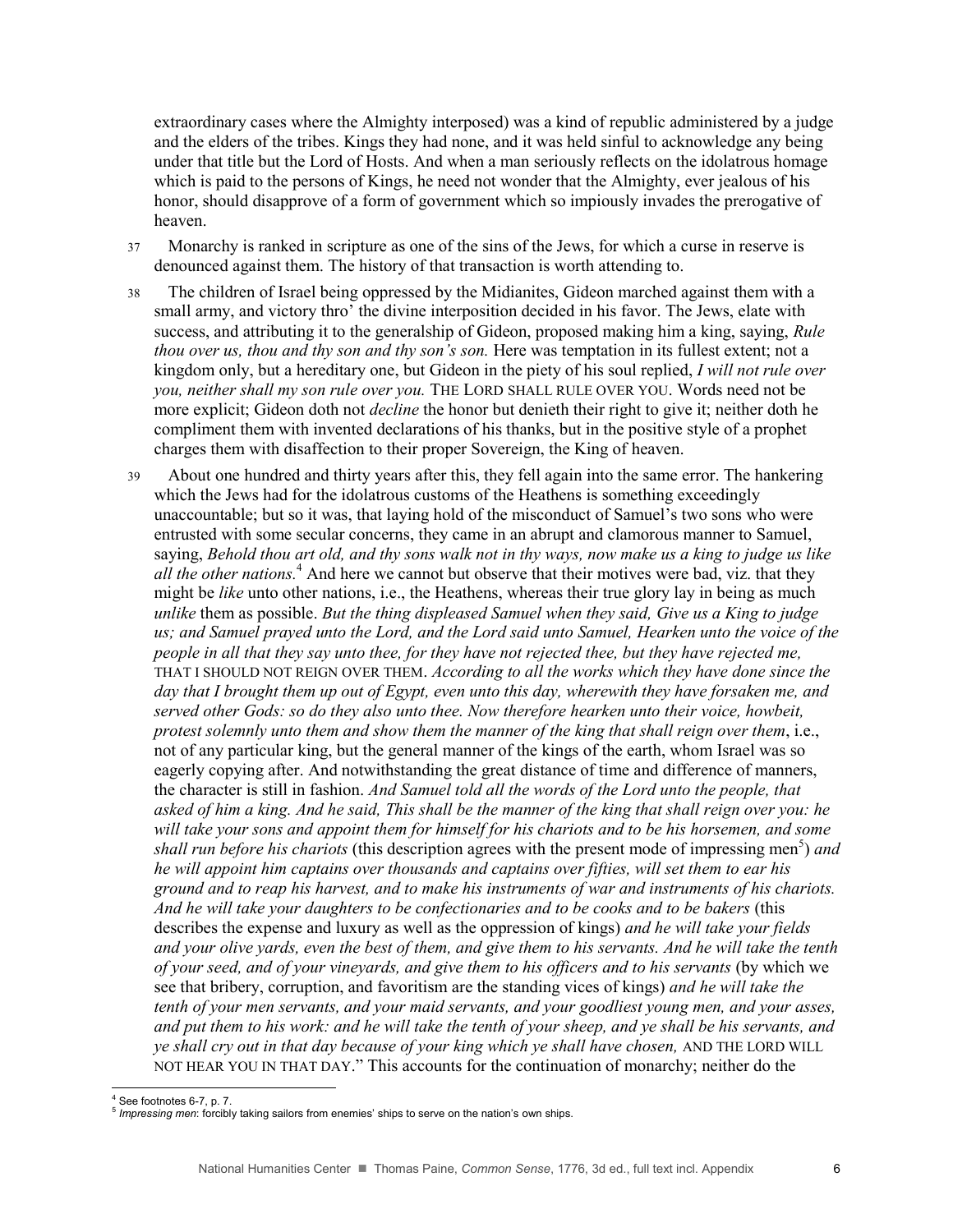characters of the few good kings which have lived since either sanctify the title or blot out the sinfulness of the origin; the high encomium given of David takes no notice of him *officially as a king,* but only as a *man* after God's own heart. *Nevertheless the People refused to obey the voice of Samuel, and they said, Nay but we will have a king over us, that we may be like all the nations, and that our king may judge us, and go out before us and fight our battles.*<sup>6</sup> Samuel continued to reason with them but to no purpose; he set before them their ingratitude, but all would not avail; and seeing them fully bent on their folly, he cried out, *I will call unto the Lord, and he shall send thunder and rain* (which was then a punishment, being in the time of wheat harvest) *that ye may perceive and see that your wickedness is great which ye have done in the sight of the Lord,* IN ASKING YOU A KING. *So Samuel called unto the Lord, and the Lord sent thunder and rain that day, and all the people greatly feared the Lord and Samuel. And all the people said unto Samuel, Pray for thy servants unto the Lord thy God that we die not, for* WE HAVE ADDED UNTO OUR SINS THIS EVIL, TO ASK A KING. <sup>7</sup> These portions of scripture are direct and positive. They admit of no equivocal construction. That the Almighty hath here entered his protest against monarchical government is true, or the scripture is false. And a man hath good reason to believe that there is as much of kingcraft as priest-craft in withholding the scripture from the public in Popish [Roman Catholic] countries. For monarchy in every instance is the Popery of government.

- 40 To the evil of monarchy we have added that of hereditary succession; and as the first is a degradation and lessening of ourselves, so the second, claimed as a matter of right, is an insult and imposition on posterity [future generations/our children]. For all men being originally equals, no *one* by *birth* could have a right to set up his own family in perpetual preference to all others forever, and though himself might deserve *some* decent degree of honors of his contemporaries, yet his descendants might be far too unworthy to inherit them. One of the strongest *natural* proofs of the folly of hereditary right in kings is that nature disapproves it, otherwise she would not so frequently turn it into ridicule by giving mankind an *ass for a lion.*
- 41 Secondly, as no man at first could possess any other public honors than were bestowed upon him, so the givers of those honors could have no power to give away the right of posterity, and though they might say "We choose you for *our* head," they could not, without manifest injustice to their children, say "that your children and your children's children shall reign over *ours* forever. Because such an unwise, unjust, unnatural compact might (perhaps) in the next succession put them under the government of a rogue or a fool. Most wise men in their private sentiments have ever treated hereditary right with contempt; yet it is one of those evils which, when once established, is not easily removed. Many submit from fear, others from superstition, and the more powerful part shares with the king the plunder of the rest.
- 42 This is supposing the present race of kings in the world to have had an honorable origin; whereas it is more than probable, that could we take off the dark covering of antiquity and trace them to their

first rise, that we should find the first of them nothing better than the principal ruffian of some restless gang, whose savage manners or pre-eminence in subtlety obtained him the title of chief among plunderers; and

#### *"nothing better than the principal ruffian of some restless gang"*

who, by increasing in power and extending his depredations, overawed the quiet and defenseless to purchase their safety by frequent contributions. Yet his electors could have no idea of giving hereditary right to his descendants, because such a perpetual exclusion of themselves was incompatible with the free and unrestrained principles they professed to live by. Wherefore hereditary succession in the early ages of monarchy could not take place as a matter of claim, but as something casual or complemental; but as few or no records were extant in those days, and traditionary history stuffed with fables, it was very easy, after the lapse of a few generations, to trump up some superstitious tale conveniently timed, Mahomet-like, to cram hereditary right down the throats of the

<sup>&</sup>lt;sup>6</sup> 1 Samuel 8: 6-20.

 $<sup>7</sup>$  1 Samuel 12:18.</sup>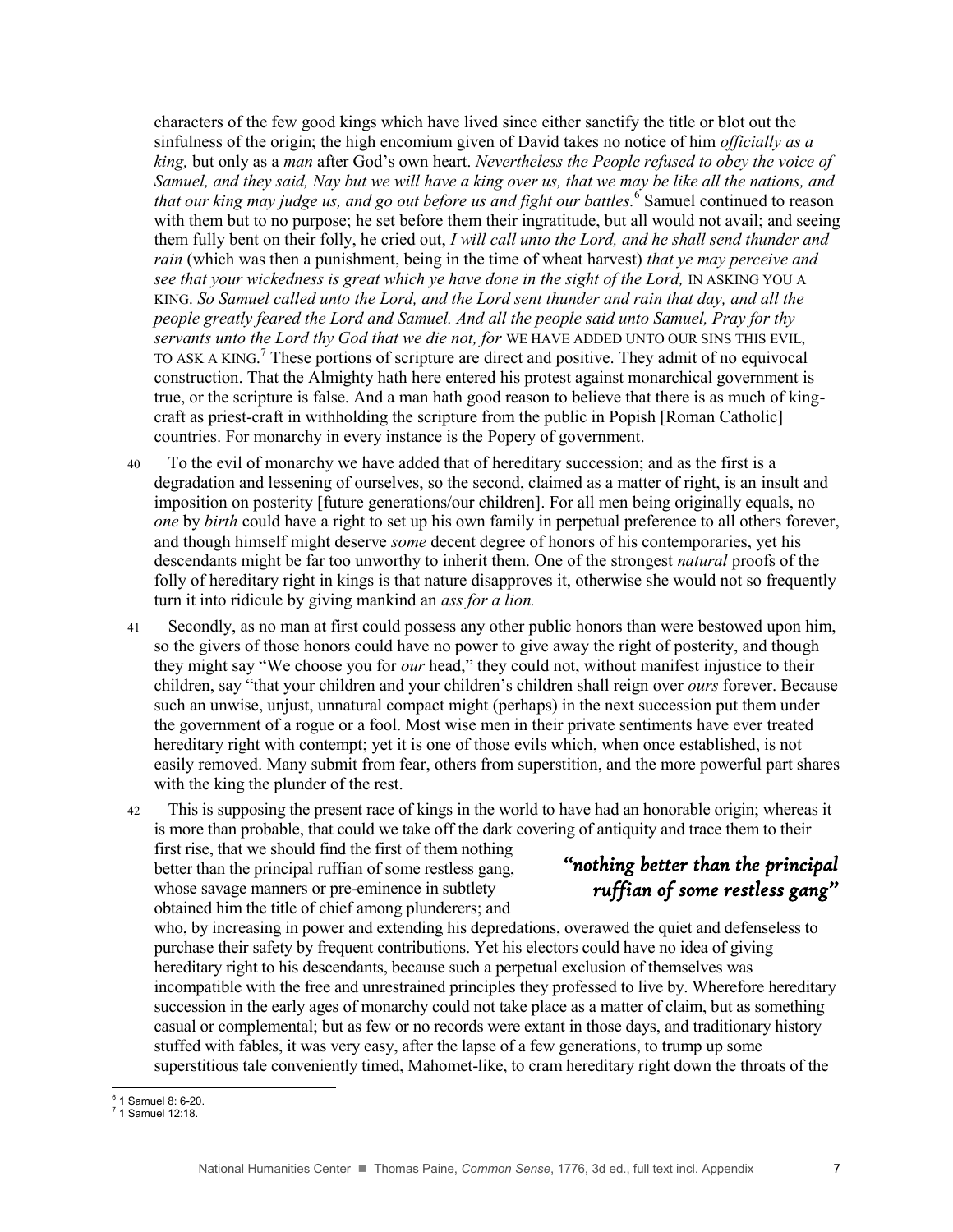vulgar. Perhaps the disorders which threatened, or seemed to threaten, on the decease of a leader and the choice of a new one (for elections among ruffians could not be very orderly) induced many at first to favor hereditary pretensions; by which means it happened, as it hath happened since, that what at first was submitted to as a convenience was afterwards claimed as a right.

43 England since the conquest [Norman Conquest of 1066] hath known some few good monarchs, but groaned beneath a much larger number of bad ones: yet no man in his senses can say that their claim under William the Conqueror is a very honorable one. A French bastard landing with an armed banditti and establishing himself king of England against the consent of the natives is, in plain terms, a very paltry rascally original.—It certainly hath no divinity in it. However it is needless to spend

*"A French bastard landing with an armed banditti and establishing himself king of England against the consent of the natives, is, in plain terms, a very paltry rascally original."* 

much time in exposing the folly of hereditary right; if there are any so weak as to believe it, let them promiscuously worship the ass and the lion, and welcome. I shall neither copy their humility, nor disturb their devotion.

- 44 Yet I should be glad to ask how they suppose kings came at first. The question admits but of three answers, viz. either by lot, by election, or by usurpation [forcible overthrow]. If the first king was taken by lot, it establishes a precedent for the next, which excludes hereditary succession. Saul was by lot, yet the succession was not hereditary, neither does it appear from that transaction that there was any intention it ever should. If the first king of any country was by election, that likewise establishes a precedent for the next; for to say that the *right* of all future generations is taken away by the act of the first electors in their choice not only of a king but of a family of kings forever, hath no parallel in or out of scripture but the doctrine of original sin, which supposes the free will of all men lost in Adam; and from such comparison, and it will admit of no other, hereditary succession can derive no glory. For as in Adam all sinned, and as in the first electors all men obeyed; as in the one all mankind were subjected to Satan, and in the other to Sovereignty; as our innocence was lost in the first, and our authority in the last; and as both disable us from re-assuming some former state and privilege, it unanswerably follows that original sin and hereditary succession are parallels. Dishonorable rank! Inglorious connection! yet the most subtle sophist cannot produce a juster simile.
- 45 As to usurpation, no man will be so hardy as to defend it; and that William the Conqueror was a usurper is a fact not to be contradicted. The plain truth is that the antiquity of English monarchy will not bear looking into.
- 46 But it is not so much the absurdity as the evil of hereditary succession which concerns mankind. Did it ensure a race of good and wise men it would have the seal of divine authority, but as it opens a door to the *foolish,* the *wicked,* and the *improper,* it hath in it the nature of oppression. Men who look upon themselves born to reign, and others to obey, soon grow insolent. Selected from the rest of mankind, their minds are early poisoned by importance, and the world they act in differs so materially from the world at large that they have but little opportunity of knowing its true interests, and when they succeed to the government are frequently the most ignorant and unfit of any throughout the dominions.
- 47 Another evil which attends hereditary succession is that the throne is subject to be possessed by a minor at any age; all which time the regency,<sup>8</sup> acting under the cover of a king, have every opportunity and inducement to betray their trust. The same national misfortune happens when a king, worn out with age and infirmity, enters the last stage of human weakness. In both these cases the public becomes a prey to every miscreant who can tamper successfully with the follies either of age or infancy.

 $\overline{a}$ 

<sup>&</sup>lt;sup>8</sup> Regency: in a monarchy, the regent was a person assigned to serve as the nation's leader if the monarch was too young, absent, or unable to serve.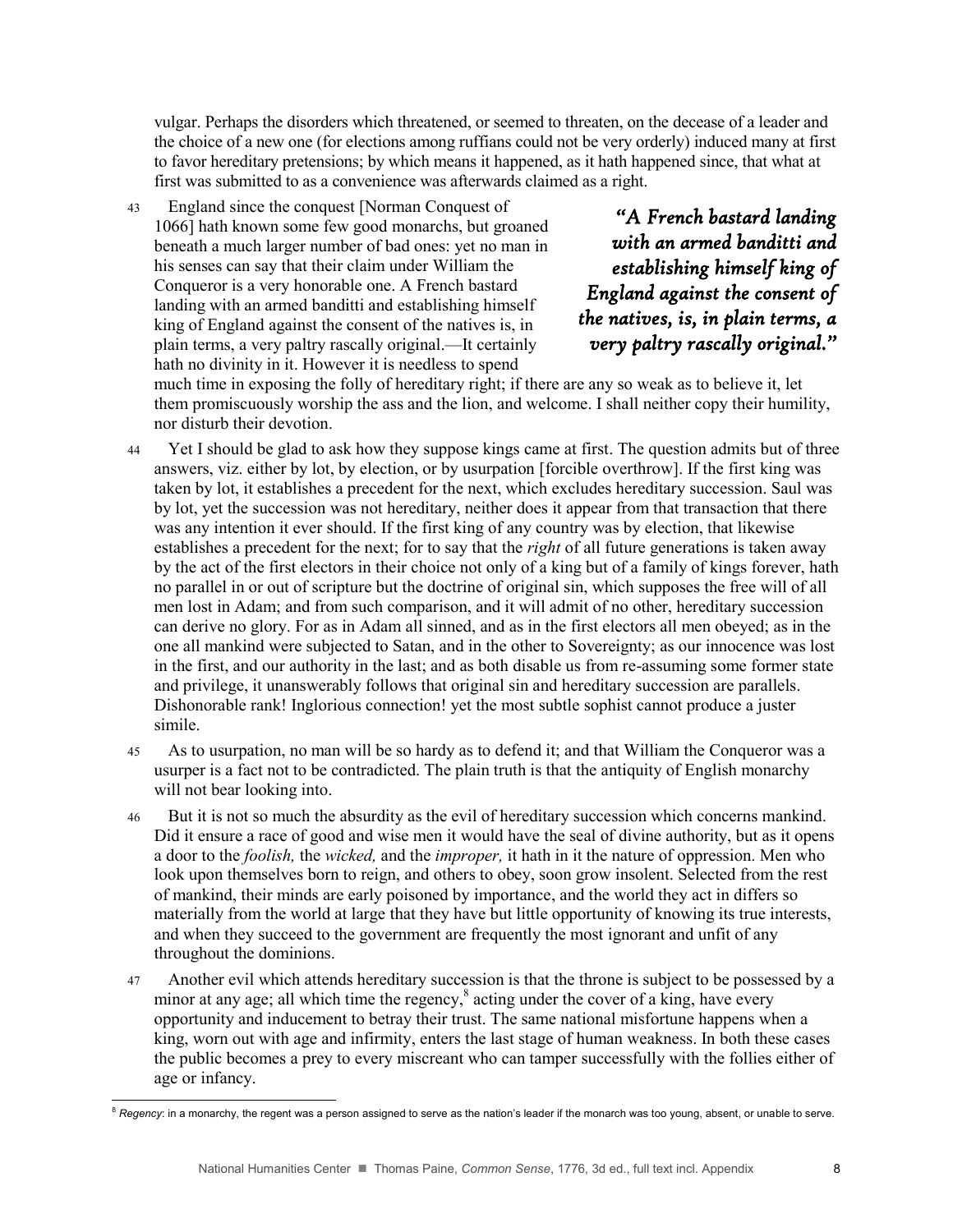- 48 The most plausible plea which hath ever been offered in favor of hereditary succession is that it preserves a nation from civil wars; and were this true, it would be weighty, whereas it is the most bare-faced falsity ever imposed upon mankind. The whole history of England disowns the fact. Thirty kings and two minors have reigned in that distracted kingdom since the conquest, in which time there has been (including the Revolution)<sup>9</sup> no less than eight civil wars and nineteen rebellions. Wherefore instead of making for peace, it makes against it, and destroys the very foundation it seems to stand upon.
- 49 The contest for monarchy and succession between the houses of York and Lancaster laid England in a scene of blood for many years.<sup>10</sup> Twelve pitched battles, besides skirmishes and sieges, were fought between Henry and Edward. Twice was Henry prisoner to Edward, who in his turn was prisoner to Henry. And so uncertain is the fate of war and the temper of a nation, when nothing but personal matters are the ground of a quarrel, that Henry was taken in triumph from a prison to a palace, and Edward obliged to fly from a palace to a foreign land. Yet, as sudden transitions of temper are seldom lasting, Henry in his turn was driven from the throne, and Edward recalled to succeed him. The parliament always following the strongest side.
- 50 This contest began in the reign of Henry the Sixth and was not entirely extinguished till Henry the Seventh, in whom the families were united. Including a period of 67 years, viz. from 1422 to 1489.
- 51 In short, monarchy and succession have laid (not this or that kingdom only) but the world in blood and ashes. 'Tis a form of government which the word of God bears testimony against, and blood will attend it.
- 52 If we inquire into the business of a king, we shall find that in some countries they may have none; and after sauntering away their lives without pleasure to themselves or advantage to the nation, withdraw from the scene and leave their successors to tread the same idle round. In absolute monarchies the whole weight of business, civil and military, lies on the king; the children of Israel in their request for a king urged this plea, "that he may judge us and go out before us and fight our battles." But in countries where he is neither a judge nor a general, as in England, a man would be puzzled to know what *is* his business.
- 53 The nearer any government approaches to a republic, the less business there is for a king. It is somewhat difficult to find a proper name for the government of England. Sir William Meredith calls it a republic, but in its present state it is unworthy of the name, because the corrupt influence of the crown, by having all the places in its disposal, hath so effectually swallowed up the power and eaten out the virtue of the House of Commons (the republican part in the constitution) that the government of England is nearly as monarchical as that of France or Spain. Men fall out with names without understanding them. For it is the republican and not the monarchical part of the constitution of England which Englishmen glory in, viz. the liberty of choosing a House of Commons from out of their own body—and it is easy to see that when republican virtues fails, slavery ensues. Why is the constitution of England sickly, but because monarchy hath poisoned the republic, the crown hath engrossed the commons.
- 54 In England a king hath little more to do than to make war and give away places; which, in plain terms, is to impoverish the nation and set it together by the ears. A pretty business indeed for a man to be allowed eight hundred thousand [pounds] sterling a year for, and worshipped into the bargain! Of more worth is one honest man to society, and in the sight of God, than all the crowned ruffians that ever lived.

*"Of more worth is one honest man to society, and in the sight of God, than all the crowned ruffians that ever lived."* 

<sup>9</sup> *Revolution*: Glorious Revolution of 1688-1689.

<sup>10</sup> The Wars of the Roses were fought by the houses of York and Lancaster between 1455 and 1487.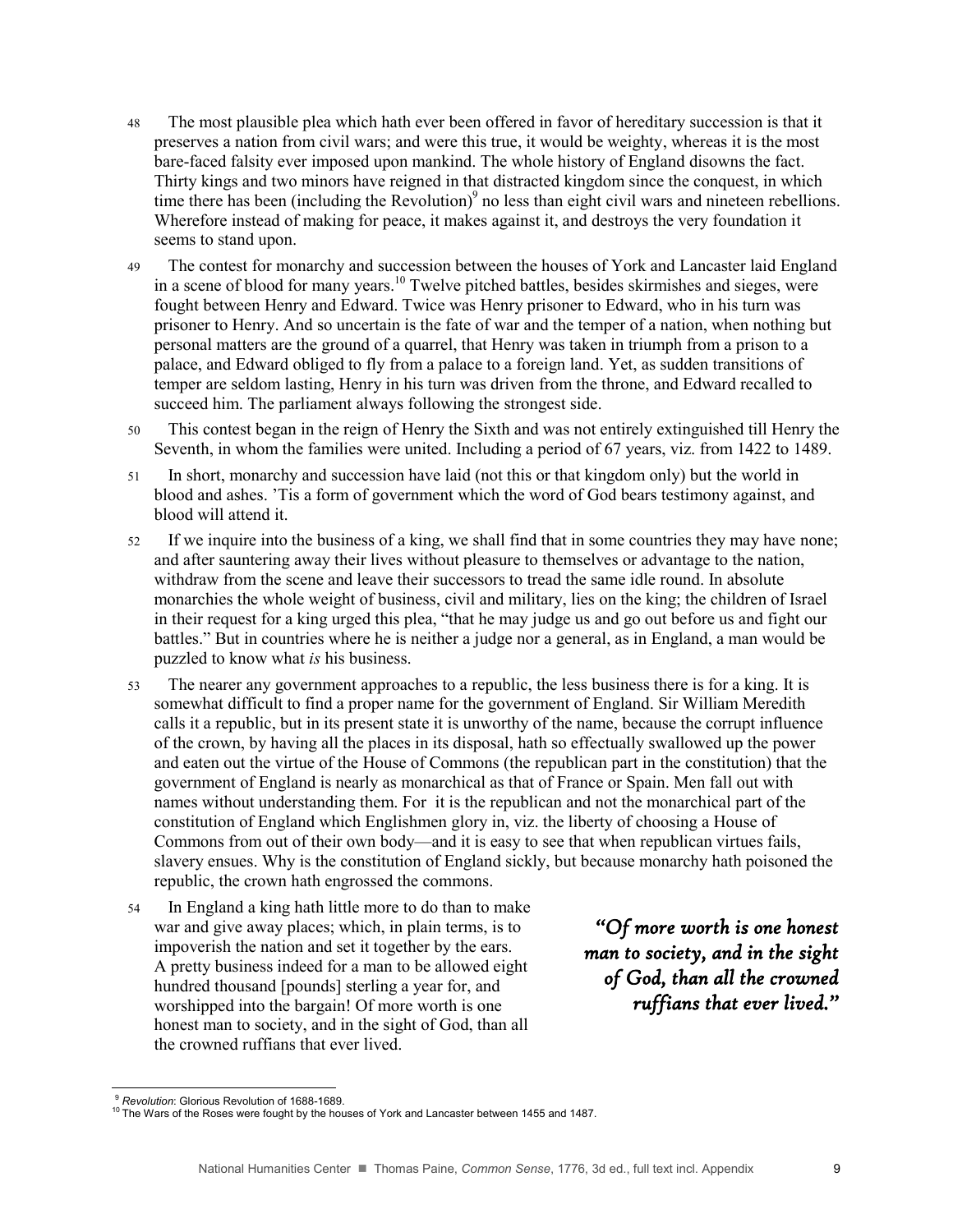#### III. THOUGHTS ON THE PRESENT STATE OF AMERICAN AFFAIRS.

- 55 IN the following pages I offer nothing more than simple facts, plain arguments, and common sense: and have no other preliminaries to settle with the reader than that he will divest himself of prejudice and prepossession, and suffer [allow] his reason and his feelings to determine for themselves: that he will put *on*, or rather that he will not put *off*, the true character of a man, and generously enlarge his views beyond the present day.
- 56 Volumes have been written on the subject of the struggle between England and America. Men of all ranks have embarked in the controversy, from different motives and with various designs; but all have been ineffectual, and the period of debate is closed. Arms as the last resource decide the contest. The appeal was the choice of the king, and the continent has accepted the challenge.
- 57 It hath been reported of the late Mr. Pelham<sup>11</sup> (who tho' an able minister was not without his faults) that on his being attacked in the House of Commons on the score that his measures were only of a temporary kind, replied "*they will last my time.*" Should a thought so fatal and unmanly possess the colonies in the present contest, the name of ancestors will be remembered by future generations with detestation.
- 58 The sun never shined on a cause of greater worth. 'Tis not the affair of a city, a county, a province, or a kingdom, but of a continent—of at least one eighth part of the habitable globe. 'Tis

### *"The sun never shined on a cause of greater worth. 'Tis not the affair of a city, a country, a province, or a kingdom, but of a continentof at least one eighth part of the habitable globe."*

not the concern of a day, a year, or an age; posterity are virtually involved in the contest, and will be more or less affected, even to the end of time, by the proceedings now. Now is the seed time of continental union, faith and honor. The least fracture now will be like a name engraved with the point of a pin on the tender rind of a young oak; the wound will enlarge with the tree, and posterity read it in full grown characters.

- 59 By referring the matter from argument to arms, a new era for politics is struck: a new method of thinking hath arisen. All plans, proposals, &c. [etc.] prior to the nineteenth of April,<sup>12</sup> i.e., to the commencement of hostilities, are like the almanacs of the last year which, though proper then [correct for that year], are superseded and useless now. Whatever was advanced by the advocates on either side of the question then, terminated in one and the same point, viz. a union with Great Britain; the only difference between the parties was the method of effecting it, the one proposing force, the other friendship; but it hath so far happened that the first hath failed and the second hath withdrawn her influence.
- 60 As much hath been said of the advantages of reconciliation, which, like an agreeable dream, hath passed away and left us as we were, it is but right that we should examine the contrary side of the argument and inquire into some of the many material injuries which these colonies sustain, and always will sustain, by being connected with and dependent on Great Britain. To examine that connection and dependence, on the principles of nature and common sense, to see what we have to trust to if separated, and what we are to expect if dependent.
- 61 I have heard it asserted by some that as America hath flourished under her former connection with Great Britain, that the same connection is necessary towards her future happiness, and will always have the same effect. Nothing can be more fallacious than this kind of argument. We may as well assert that because a child has thrived upon milk, that it is never to have meat, or that the first twenty years of our lives is to become a precedent for the next twenty. But even this is admitting

l <sup>11</sup> Henry Pelham, Prime Minister of Great Britain, 1743-1754.

<sup>&</sup>lt;sup>12</sup> April 19, 1775: The Battle of Lexington and Concord.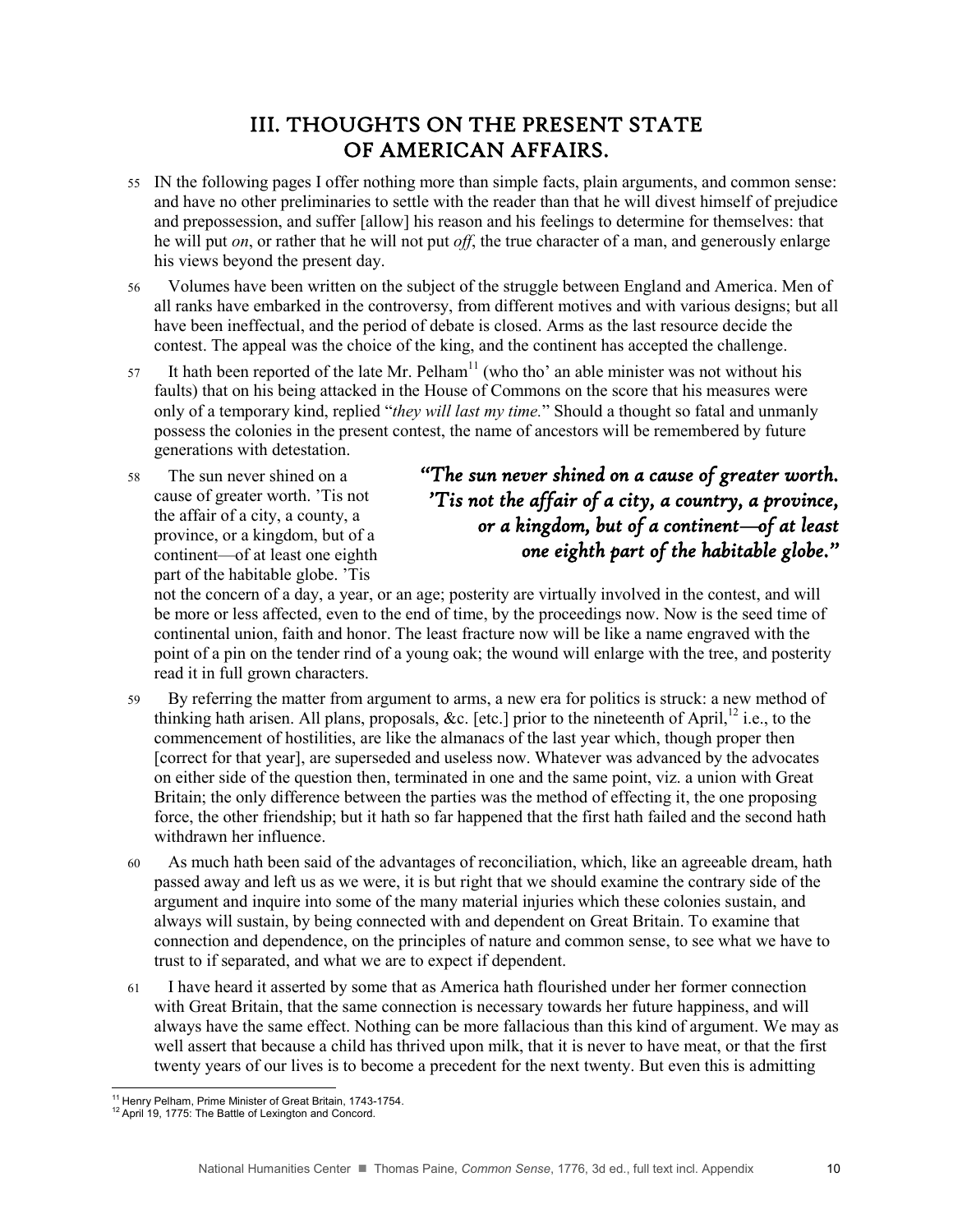more than is true; for I answer roundly that America would have flourished as much, and probably much more, had no European power had anything to do with her. The commerce by which she hath enriched herself are the necessaries of life, and will always have a market while eating is the custom of Europe.

62 But she has protected us, say some. That she hath engrossed [monopolized] us is true, and defended the continent at our expense as well as her own is admitted, and she would have defended Turkey from the same motive, viz. for the sake of trade and dominion.

63 Alas, we have been long led away by ancient prejudices and made large sacrifices to superstition. We have boasted the protection of Great Britain without considering that her motive was *interest* not *attachment;* and that she did not protect us from *our* 

#### *"Alas, we have been long led away by ancient prejudices and made large sacrifices to superstition."*

*enemies* on *our account;* but from *her enemies* on *her own account,* from those who had no quarrel with us on any *other account,* and who will always be our enemies on the *same account.* Let Britain waive her pretensions [claims] to the continent, or the continent throw off the dependence, and we should be at peace with France and Spain were they at war with Britain. The miseries of Hanover last war ought to warn us against connections.<sup>13</sup>

- 64 It hath lately been asserted in Parliament that the colonies have no relation to each other but through the parent country, i.e., that Pennsylvania and the Jerseys, and so on for the rest, are sister colonies by the way of England. This is certainly a very roundabout way of proving relationship, but it is the nearest and only true way of proving enemyship, if I may so call it. France and Spain never were, nor perhaps ever will be, our enemies as *Americans,* but as our being the *subjects of Great Britain.*
- 65 But Britain is the parent country, say some. Then the more shame upon her conduct. Even brutes do not devour their young, nor savages make war upon their families;  $14$  wherefore, the assertion, if true, turns to her reproach; but it happens not to be true, or only partly so, and the phrase *parent* or *mother country* hath been jesuitically adopted by the king and his parasites with a low papistical design of gaining an unfair bias on the credulous weakness of our minds.<sup>15</sup> Europe, and not England, is the parent country of America. This new world hath been the asylum for the persecuted lovers of civil and religious liberty from *every part* of Europe. Hither have they fled, not from the tender embraces of the mother, but from the cruelty of the monster; and it is so far true of England that the same tyranny which drove the first emigrants from home pursues their descendants still.
- 66 In this extensive quarter of the globe, we forget the narrow limits of three hundred and sixty miles (the extent of England) and carry our friendship on a larger scale. We claim brotherhood with every European Christian, and triumph in the generosity of the sentiment.
- 67 It is pleasant to observe by what regular gradations we surmount the force of local prejudices as we enlarge our acquaintance with the world. A man born in any town in England, divided into parishes, will naturally associate most with his fellow parishioners (because their interests in many cases will be common) and distinguish him by the name of *neighbor*; if he meet him but a few miles from home, he drops the narrow idea of a street and salutes him by the name of *townsman*; if

 $\overline{a}$ <sup>13</sup> Hanover last war, i.e., Seven Years War, 1754/1756-1763 (called the French and Indian War in North America), fourth of the imperial wars fought in Europe and North America. George I, II, and III were monarchs of the House of Hanover which ruled Britain from 1714 to 1901.

<sup>&</sup>lt;sup>14</sup> Historian J. M. Opal notes that Paine's "October 1775 essay, 'A Serious Thought,' fairly shouted at his readers to wake up to their peril. 'When I reflect on the horrid cruelties exercised by the British in the East-Indies,' he proclaimed, and 'read of the wretched natives being blown away, for no other crime than because, sickened with the miserable scene, they refused to fight—When I reflect on these and a thousand instances of similar barbarity, I firmly believe that the Almighty, in compassion to mankind, will curtail the power of Britain.' The atrocities in South Asia were the most recent and relevant clues as to British intentions. And they had gone *unpunished*, mocking the sovereignty of nature's God over the moral world. Paine's 'Serious Thought' went on to report that the British had also 'ravaged the hapless shores of Africa, robbing it of its unoffending inhabitants to cultivate her stolen dominions in the West.' Plunder and atrocity followed the British sword as night followed day." J. M. Opal, "*Common Sense* and Imperial Atrocity: How Thomas Paine Saw South Asia in North America," *Common-Place*, July 2009, www.common-place.org/vol-09/no-04/forum/

opal.shtml.<br><sup>15</sup> *Jesuitically, papistically*: i.e., like the Jesuit priests; like the Catholic Pope. As a Protestant, Paine held the common disapproval of the Roman Catholic Church and its strict control of doctrinal beliefs among the faithful.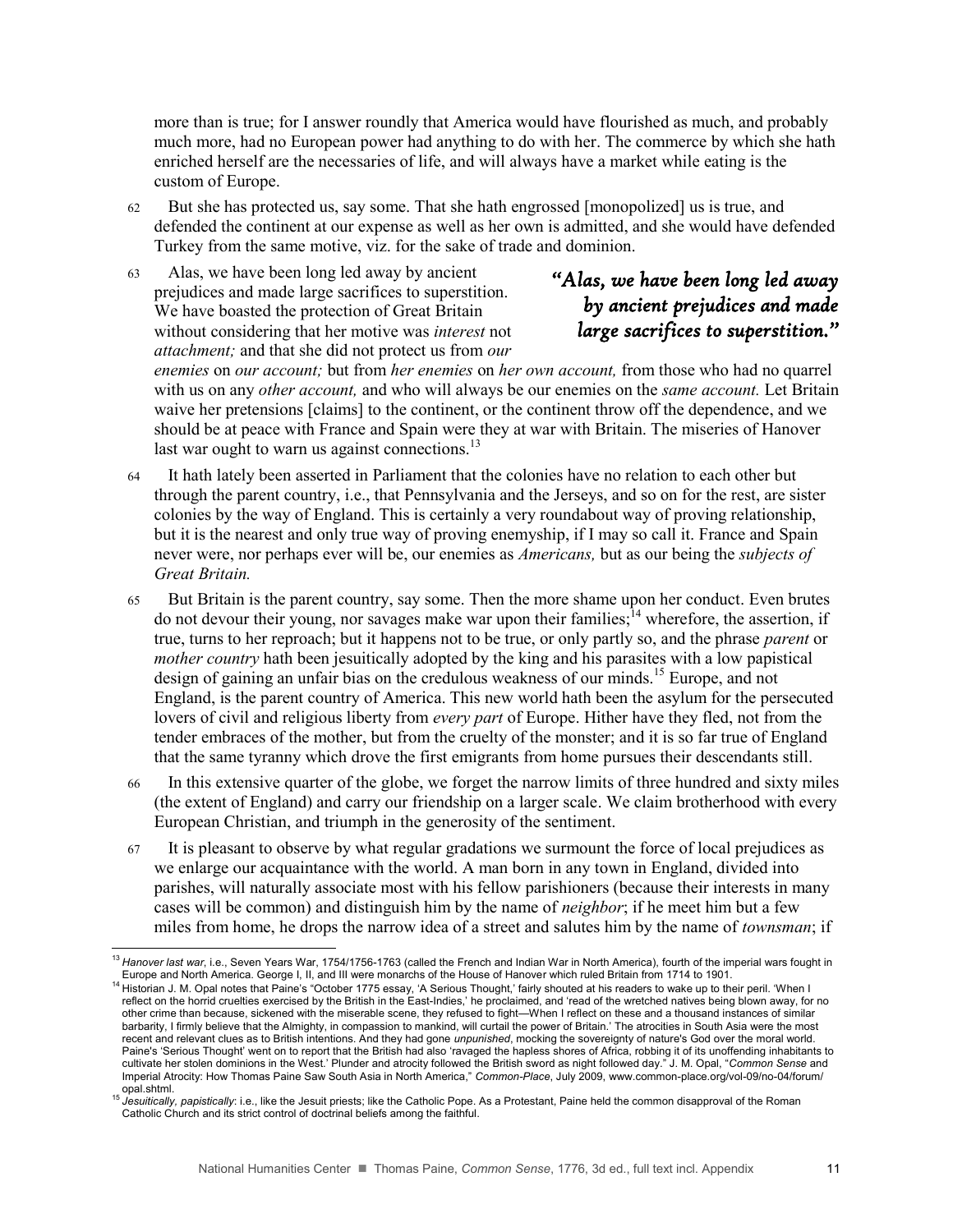he travel out of the county and meet him in any other, he forgets the minor divisions of street and town, and calls him *countryman,* i.e., *county-man*; but if in their foreign excursions they should associate in France or any other part of *Europe,* their local remembrance would be enlarged into that of *Englishmen.* And by a just parity of reasoning, all Europeans meeting in America, or any other quarter of the globe, are *countrymen*; for England, Holland, Germany, or Sweden, when compared with the whole, stand in the same places on the larger scale, which the divisions of street, town, and county do on the smaller ones, distinctions too limited for continental minds. Not one third of the inhabitants even of this province [Pennsylvania] are of English descent. Wherefore I reprobate [disapprove of] the phrase of parent or mother country applied to England only, as being false, selfish, narrow and ungenerous.

- 68 But, admitting [assuming] that we were all of English descent, what does it amount to? Nothing. Britain, being now an open enemy, extinguishes every other name and title: and to say that reconciliation is our duty is truly farcical. The first king of England of the present line (William the Conqueror) was a Frenchman, and half the Peers of England are descendants from the same country; wherefore, by the same method of reasoning, England ought to be governed by France.
- 69 Much hath been said of the united strength of Britain and the colonies, that in conjunction they might bid defiance to the world. But this is mere presumption. The fate of war is uncertain, neither do the expressions mean anything, for this continent would never suffer [permit] itself to be drained of inhabitants to support the British arms in either Asia, Africa, or Europe.
- 70 Besides, what have we to do with setting the world at defiance? Our plan is commerce, and that, well attended to, will secure us the peace and friendship of all Europe; because it is the interest of all Europe to have America a *free port*. Her trade will always be a protection, and her barrenness of gold and silver secure her from invaders.
- 71 I challenge the warmest advocate for reconciliation to show a single advantage that this continent can reap by being connected with Great Britain. I repeat the challenge: not a single advantage is derived. Our corn will fetch its price in any market in Europe, and our imported goods must be paid for, buy them where we will.
- 72 But the injuries and disadvantages we sustain by that connection are without number, and our duty to mankind at large, as well as to ourselves, instruct us to renounce the alliance, because any submission to, or dependence on, Great Britain, tends directly to involve this continent in European wars and quarrels, and sets us at variance with nations who would otherwise seek our friendship, and against whom we have neither anger nor complaint. As Europe is our market for trade, we ought to form no partial connection with any part of it. It is the true interest of America to steer clear of European contentions, which she never can do, while, by her dependence on Britain, she is made the makeweight<sup>16</sup> in the scale of British politics.
- 73 Europe is too thickly planted with kingdoms to be long at peace, and whenever a war breaks out between England and any foreign power, the trade of America goes to ruin, *because of her connection with Britain.* The next war may not turn out like the last, and should it not, the advocates for reconciliation now will be wishing for separation then, because neutrality in that case would be a safer convoy than

 $\overline{a}$ 

*"Everything that is right or natural pleads for separation. The blood of the slain, the weeping voice of nature cries, 'TIS TIME TO PART."* 

a man of war [warship]. Everything that is right or natural pleads for separation. The blood of the slain, the weeping voice of nature cries, 'TIS TIME TO PART. Even the distance at which the Almighty hath placed England and America is a strong and natural proof that the authority of the one over the other was never the design of Heaven. The time likewise at which the continent was discovered adds weight to the argument, and the manner in which it was peopled, increases the

<sup>16</sup> *Makeweight*: something put on a scale to bring the weight to the desired level; something of little worth thrown in to fill a gap.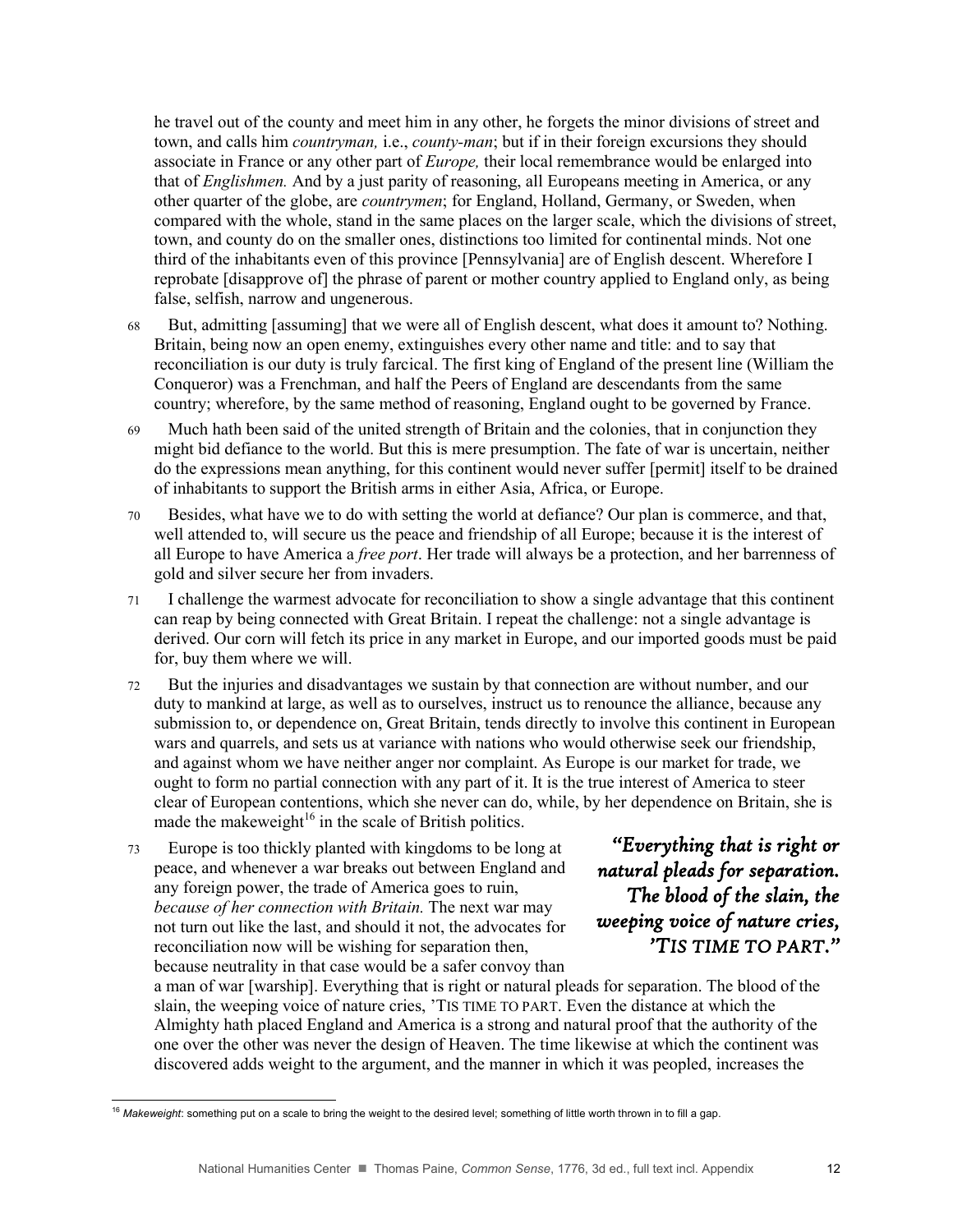force of it. The [Protestant] Reformation was preceded by the discovery of America, as if the Almighty graciously meant to open a sanctuary to the persecuted in future years, when home should afford neither friendship nor safety.

- 74 The authority of Great Britain over this continent is a form of government which sooner or later must have an end, and a serious mind can draw no true pleasure by looking forward, under the painful and positive conviction that what he calls "the present constitution" is merely temporary. As parents, we can have no joy knowing that *this* government is not sufficiently lasting to ensure anything which we may bequeath to posterity [future generations]. And by a plain method of argument, as we are running the next generation into debt, we ought to do the work of it, otherwise we use them meanly and pitifully. In order to discover the line of our duty rightly, we should take our children in our hand and fix our station a few years farther into life. That eminence [perspective] will present a prospect which a few present fears and prejudices conceal from our sight.
- 75 Though I would carefully avoid giving unnecessary offense, yet I am inclined to believe that all those who espouse the doctrine of reconciliation may be included within the following descriptions. Interested men,<sup>17</sup> who are not to be trusted; weak men who *cannot* see; prejudiced men who *will not* see; and a certain set of moderate men who think better of the European world than it deserves; and this last class, by an ill-judged deliberation, will be the cause of more calamities to this continent than all the other three.
- 76 It is the good fortune of many to live distant from the scene of present sorrow. The evil is not sufficiently brought to *their* doors to make *them* feel the precariousness with which all American property is possessed. But let our imaginations transport us a few moments to Boston,<sup>18</sup> that seat of wretchedness will teach us wisdom and instruct us forever to renounce a power in whom we can have no trust. The inhabitants of that unfortunate city who, but a few months ago were in ease and affluence, have now no other alternative than to stay and starve, or turn out to beg. Endangered by the fire of their [Patriot] friends if they continue within the city, and plundered by the [British] soldiery if they leave it, in their present condition they are prisoners without the hope of redemption, and in a general attack for their relief they would be exposed to the fury of both armies.
- 77 Men of passive tempers look somewhat lightly over the offenses of Britain, and, still hoping for the best, are apt to call out, "*Come, come, we shall be friends again for all this.*" But examine the passions and feelings of mankind. Bring the doctrine of reconciliation to the touchstone [test] of nature, and then tell me whether you can hereafter love, honor, and faithfully serve the power that hath carried fire and sword into your land. If you cannot do all these, then are you only deceiving yourselves, and by your delay bringing ruin upon posterity? Your future connection with Britain, whom you can neither love nor honor, will be forced and unnatural, and being formed only on the plan of present convenience, will in a little time fall into a relapse more wretched than the first. But if you say you can still pass the violations over, then I ask, Hath your house been burnt? Hath your property been destroyed before your face? Are your wife and children destitute of a bed to lie on or bread to live on? Have you lost a parent or a child by their hands, and yourself the ruined and wretched survivor? If you have not, then are you not a judge of those who have? But if you have,

and still can shake hands with the murderers, then are you unworthy the name of husband, father, friend, or lover, and whatever may be your rank or title in life, you have the heart of a coward and the spirit of a sycophant.<sup>19</sup>

*"Hath your house been burnt? Hath your property been destroyed before your face? Are your wife and children destitute of a bed to lie on or bread to live on? Have you lost a parent or a child by their hands, and yourself the ruined and wretched survivor?"* 

 $17$  I.e., those motivated only by self-interest.

<sup>18</sup> In January 1776, when *Common Sense* was published, Boston was in the eighth month of a siege enforced by the Continental Army under Gen.

Washington to force out the British army. The siege ended in March 1776 when the British evacuated the city by sea.<br><sup>19</sup> Sycophant: someone who acts obsequiously to another in power in order to gain advantage; yes-man, fla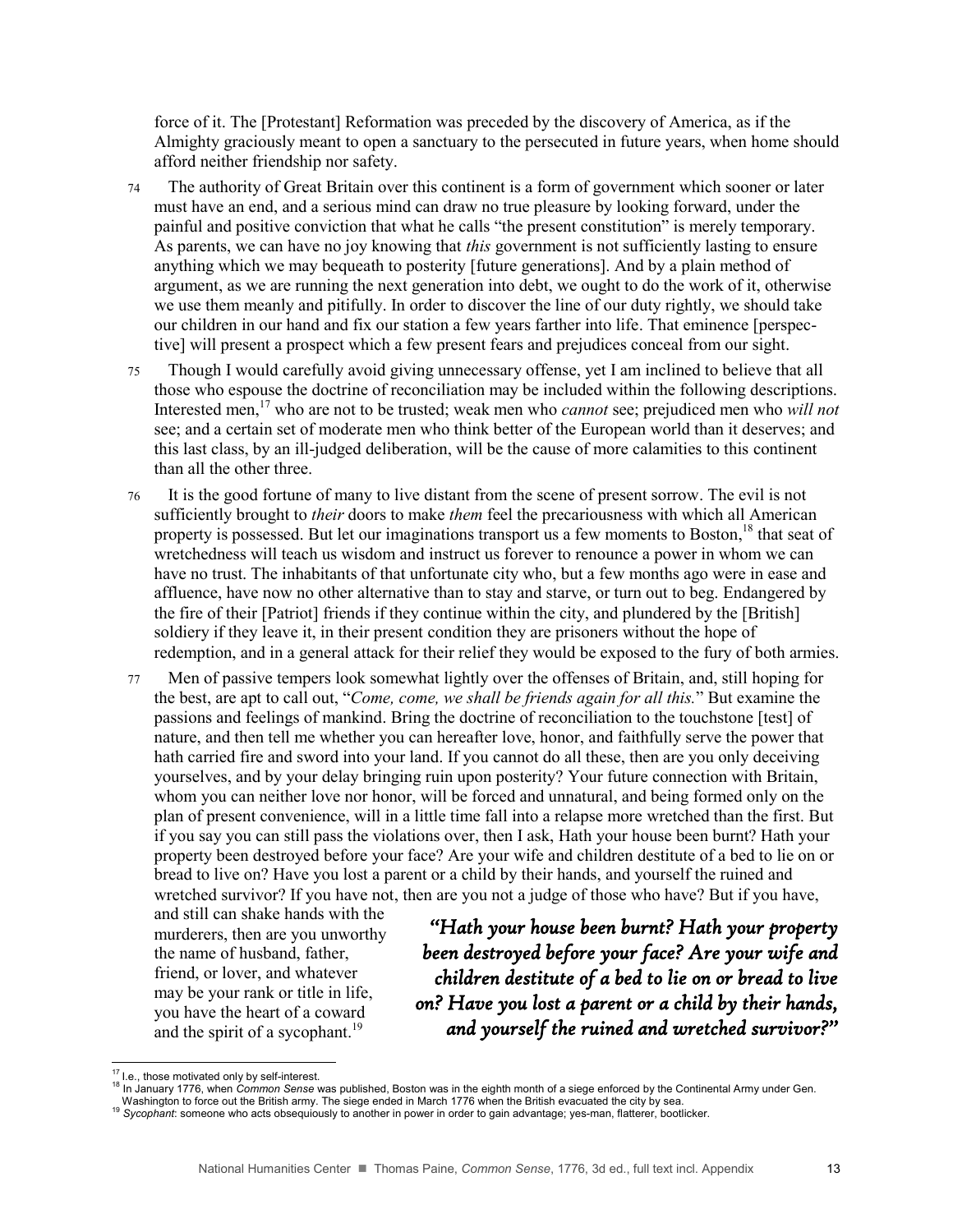- 78 This is not inflaming or exaggerating matters, but trying them by those feelings and affections which nature justifies, and without which we should be incapable of discharging the social duties of life or enjoying the felicities of it. I mean not to exhibit horror for the purpose of provoking revenge, but to awaken us from fatal and unmanly slumbers, that we may pursue determinately some fixed object. It is not in the power of Britain or of Europe to conquer America, if she do not conquer herself by *delay* and *timidity*. The present winter is worth an age if rightly employed, but if lost or neglected the whole continent will partake of the misfortune; and there is no punishment which that man will not deserve, be he who, or what, or where he will, that may be the means of sacrificing a season so precious and useful.
- 79 It is repugnant to reason, to the universal order of things, to all examples from former ages, to suppose that this continent can long remain subject to any external power. The most sanguine [optimistic] in Britain does not think so. The utmost stretch of human wisdom cannot, at this time, compass a plan, short of separation, which can promise the continent even a year's security. Reconciliation is *now* a fallacious dream. Nature hath deserted the connection, and Art cannot supply her place. For, as Milton wisely expresses, "never can true reconcilement grow where wounds of deadly hate have pierced so deep."<sup>20</sup>
- 80 Every quiet method for peace hath been ineffectual. Our prayers have been rejected with disdain, and only tended to convince us that nothing flatters vanity or confirms obstinacy in Kings more than repeated petitioning—and nothing hath contributed more than that very measure to make the Kings of Europe absolute. Witness Denmark and Sweden. Wherefore, since nothing but blows will do, for God's sake let us come to a final separation, and not leave the next generation to be cutting throats under the violated unmeaning names of parent and child.

*"Wherefore since nothing but blows will do, for God's sake let us come to a final separation, and not leave the next generation to be cutting throats under the violated unmeaning names of parent and child."* 

- 81 To say they will never attempt it again is idle and visionary. We thought so at the repeal of the Stamp Act, yet a year or two undeceived us, as well may we suppose that nations which have been once defeated will never renew the quarrel.
- 82 As to government matters, it is not in the power of Britain to do this continent justice. The business of it will soon be too weighty and intricate to be managed, with any tolerable degree of convenience, by a power so distant from us and so very ignorant of us; for if they cannot conquer us, they cannot govern us. To be always running three or four thousand miles with a tale or a petition, waiting four or five months for an answer which, when obtained, requires five or six more to explain it in, will in a few years be looked upon as folly and childishness.—There was a time when it was proper, and there is a proper time for it to cease.
- 83 Small islands not capable of protecting themselves are the proper objects for kingdoms to take under their care, but there is something absurd in supposing a continent to be perpetually governed by an island. In no instance hath nature made the satellite larger than its primary planet; and as England and America, with respect to each other, reverses the common order of nature, it is evident that they belong to different systems: England to Europe, America to itself.
- 84 I am not induced by motives of pride, [political] party, or resentment to espouse the doctrine of separation and independence. I am clearly, positively, and conscientiously persuaded that it is the true interest of this continent to be so; that everything short of *that* is mere patchwork, that it can afford no lasting felicity—that it is leaving the sword to our children, and shrinking back at a time when a little more, a little further, would have rendered this continent the glory of the earth.

 $\overline{a}$ <sup>20</sup> John Milton, English poet, *Paradise Lost* (1667/1674), Book IV, 98-99.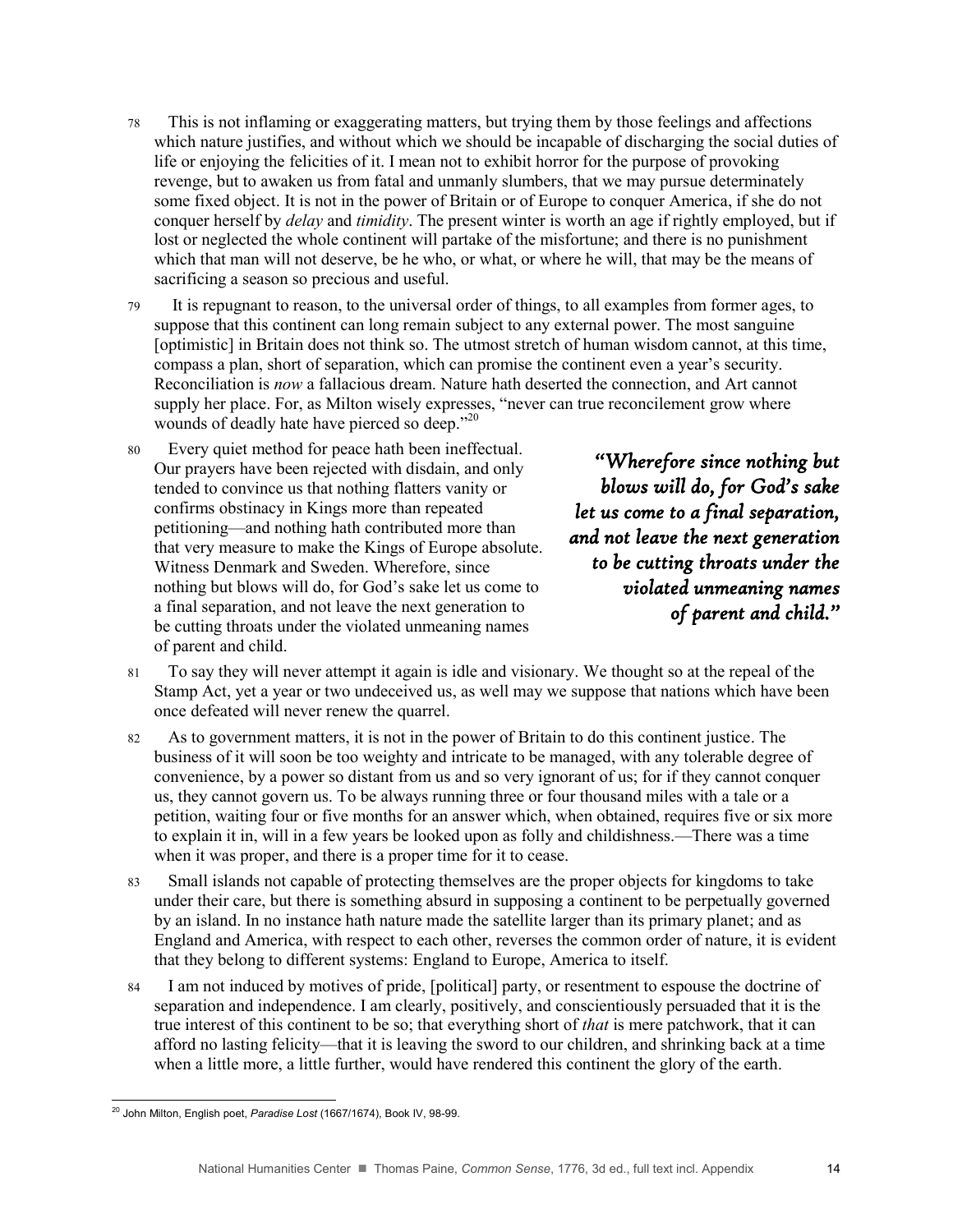- 85 As Britain hath not manifested the least inclination towards a compromise, we may be assured that no terms can be obtained worthy the acceptance of the continent, or any ways equal to the expense of blood and treasure we have been already put to.
- 86 The object contended for ought always to bear some just proportion to the expense. The removal of North or the whole detestable junto<sup>21</sup> is a matter unworthy the millions we have expended. A temporary stoppage of trade was an inconvenience which would have sufficiently balanced the repeal of all the acts complained of, had such repeals been obtained; but if the whole continent must take up arms, if every man must be a soldier, it is scarcely worth our while to fight against a contemptible ministry [king's cabinet/advisers] only. Dearly, dearly, do we pay for the repeal of the acts, if that is all we fight for; for, in a just estimation it is as great a folly to pay a Bunker Hill price for law as for land.<sup>22</sup> As I have always considered the independence of this continent as an event which sooner or later must arrive, so from the late rapid progress of the Continent to maturity, the event could not be far off. Wherefore, on the breaking out of hostilities, it was not worth the while to have disputed a matter which time would have finally redressed, unless we meant to be in

earnest. Otherwise it is like wasting an estate on a suit at law, to regulate the trespasses of a tenant whose lease is just expiring. No man was a warmer wisher for a reconciliation than myself before the fatal nineteenth of April 1775,\* but the moment the event of that day was made known, I rejected the hardened, sullen-tempered Pharaoh of England forever; and disdain the wretch, that with the pretended title of FATHER OF HIS PEOPLE can unfeelingly hear of their slaughter, and composedly sleep with their blood upon his soul.

*"No man was a warmer wisher for a reconciliation than myself before the fatal nineteenth of April 1775, but the moment the event of that day was made known, I rejected the hardened, sullen-tempered Pharaoh of England forever"* 

- 87 But admitting that matters were now made up, what would be the event?<sup>23</sup> I answer, the ruin of the continent. And that for several reasons.
- 88 *First.* The powers of governing still remaining in the hands of the king, he will have a negative  $24$ over the whole legislation of this continent. And as he hath shown himself such an inveterate enemy to liberty, and discovered such a thirst for arbitrary power, is he, or is he not, a proper man to say to these colonies, "*You shall make no laws but what I please*." And is there any inhabitant of America so ignorant as not to know that according to what is called the *present constitution*, this continent can make no laws but what the king gives leave to [permits]; and is there any man so unwise as not to see that (considering what has happened) he will suffer [permit] no law to be made here but such as suits *his* purpose. We may be as effectually enslaved by the want [lack] of laws in America as by submitting to laws made for us in England. After matters are made up (as it is called), can there be any doubt but the whole power of the crown will be exerted to keep this continent as low and humble as possible? Instead of going forward we shall go backward, or be perpetually quarrelling or ridiculously petitioning.—We are already greater than the king wishes us to be, and will he not hereafter endeavor to make us less? To bring the matter to one point, Is the power who is jealous of our prosperity a proper power to govern us? Whoever says *No* to this question is an *independent*, for independence means no more than this, whether we shall make our own laws or whether the king, the greatest enemy this continent hath or can have, shall tell us "*there shall be no laws but such as I like*."
- 89 But the king, you will say, has a negative in England; the people there can make no laws without his consent. In point of right and good order, there is something very ridiculous that a youth of

 $\overline{a}$ <sup>21</sup> *North*: Lord North, Prime Minister of Great Britain, 1770-1782. *Junto*: political faction, i.e., officials in North's government.

<sup>22</sup> *Bunker Hill*: Battle of Bunker Hill, June 17, 1775, during the Siege of Boston.

<sup>\*</sup> *Massacre at Lexington*. [footnote in Paine]

<sup>&</sup>lt;sup>23</sup> I.e., but if our grievances were settled with Britain, what would be the results for us?

<sup>24</sup> *Negative*: power to nullify; veto power.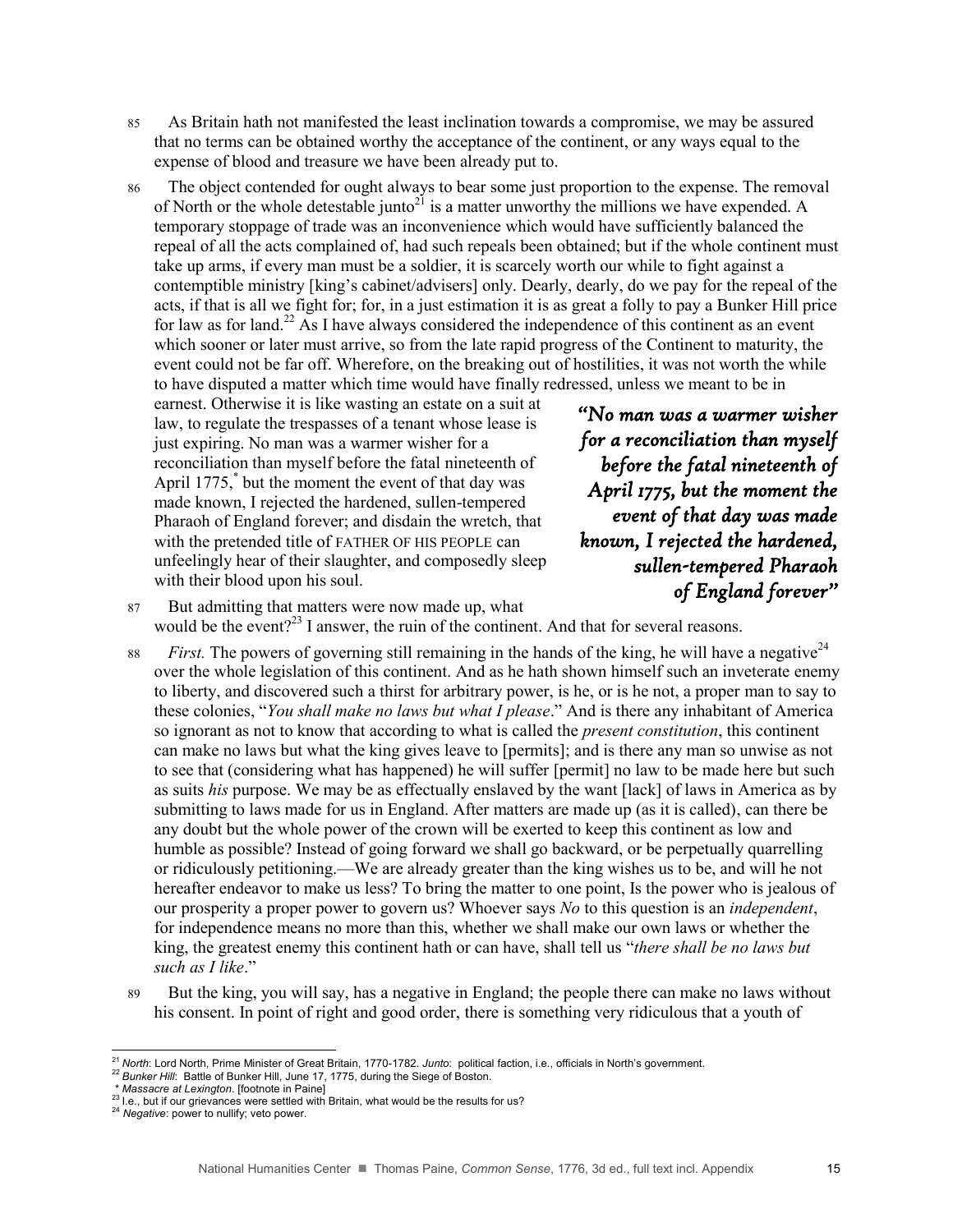twenty-one (which hath often happened) shall say to several millions of people older and wiser than himself, I forbid this or that act of yours to be law. But in this place I decline this sort of reply, though I will never cease to expose the absurdity of it, and only answer that England being the King's residence, and America not so, makes quite another case. The king's negative *here* is ten times more dangerous and fatal than it can be in England, for *there* he will scarcely refuse his consent to a bill for putting England into as strong a state of defense as possible, and in America he would never suffer [permit] such a bill to be passed.

- 90 America is only a secondary object in the system of British politics. England consults the good of *this* country no further than it answers her *own* purpose. Wherefore, her own interest leads her to suppress the growth of *ours* in every case which doth not promote her advantage, or in the least interferes with it. A pretty state we should soon be in under such a secondhand government, considering what has happened! Men do not change from enemies to friends by the alteration of a name: And in order to show that reconciliation *now* is a dangerous doctrine, I affirm *that it would be policy in the king at this time to repeal the acts for the sake of reinstating himself in the government of the provinces;* in order that HE MAY ACCOMPLISH BY CRAFT AND SUBTLETY, IN THE LONG RUN, WHAT HE CANNOT DO BY FORCE AND VIOLENCE IN THE SHORT ONE. Reconciliation and ruin are nearly related.
- 91 *Secondly.* That as even the best terms which we can expect to obtain can amount to no more than a temporary expedient, or a kind of government by guardianship, which can last no longer than till the colonies come of age, so the general face and state of things in the interim will be unsettled and unpromising. Emigrants of property [wealth] will not choose to come to a country whose form of government hangs but by a thread, and who is every day tottering on the brink of commotion and disturbance; and numbers of the present inhabitants would lay hold of the interval to dispose of their effects [possessions] and quit [leave] the Continent.
- 92 But the most powerful of all arguments is that nothing but independence, i.e., a continental form of government, can keep the peace of the continent and preserve it inviolate from civil wars. I dread the event of a reconciliation with Britain now, as it is more than probable that it will be

*"I dread the event of a reconciliation with Britain now, as it is more than probable that it will be followed by a revolt somewhere or other"* 

followed by a revolt somewhere or other, the consequences of which may be far more fatal than all the malice of Britain.

- 93 Thousands are already ruined by British barbarity (thousands more will probably suffer the same fate). <sup>25</sup> Those men have other feelings than us who have nothing suffered. All they *now* possess is liberty; what they before enjoyed is sacrificed to its service, and having nothing more to lose they disdain submission. Besides, the general temper [attitude] of the colonies towards a British government will be like that of a youth who is nearly out of his time; they will care very little about her. And a government which cannot preserve the peace is no government at all, and in that case we pay our money for nothing; and pray [wonder] what is it that Britain can do, whose power will be wholly on paper, should a civil tumult break out the very day after reconciliation. I have heard some men say, many of whom I believe spoke without thinking, that they dreaded an independence, fearing that it would produce civil wars. It is but seldom that our first thoughts are truly correct, and that is the case here; for there is ten times more to dread from a patched-up connection than from independence. I make the sufferer's case my own, and I protest, that were I driven from house and home, my property destroyed, and my circumstances ruined, that as a man, sensible of injuries, I could never relish the doctrine of reconciliation, or consider myself bound thereby.
- 94 The colonies have manifested such a spirit of good order and obedience to continental

 $\overline{a}$  $25$  See footnote 14, p. 11.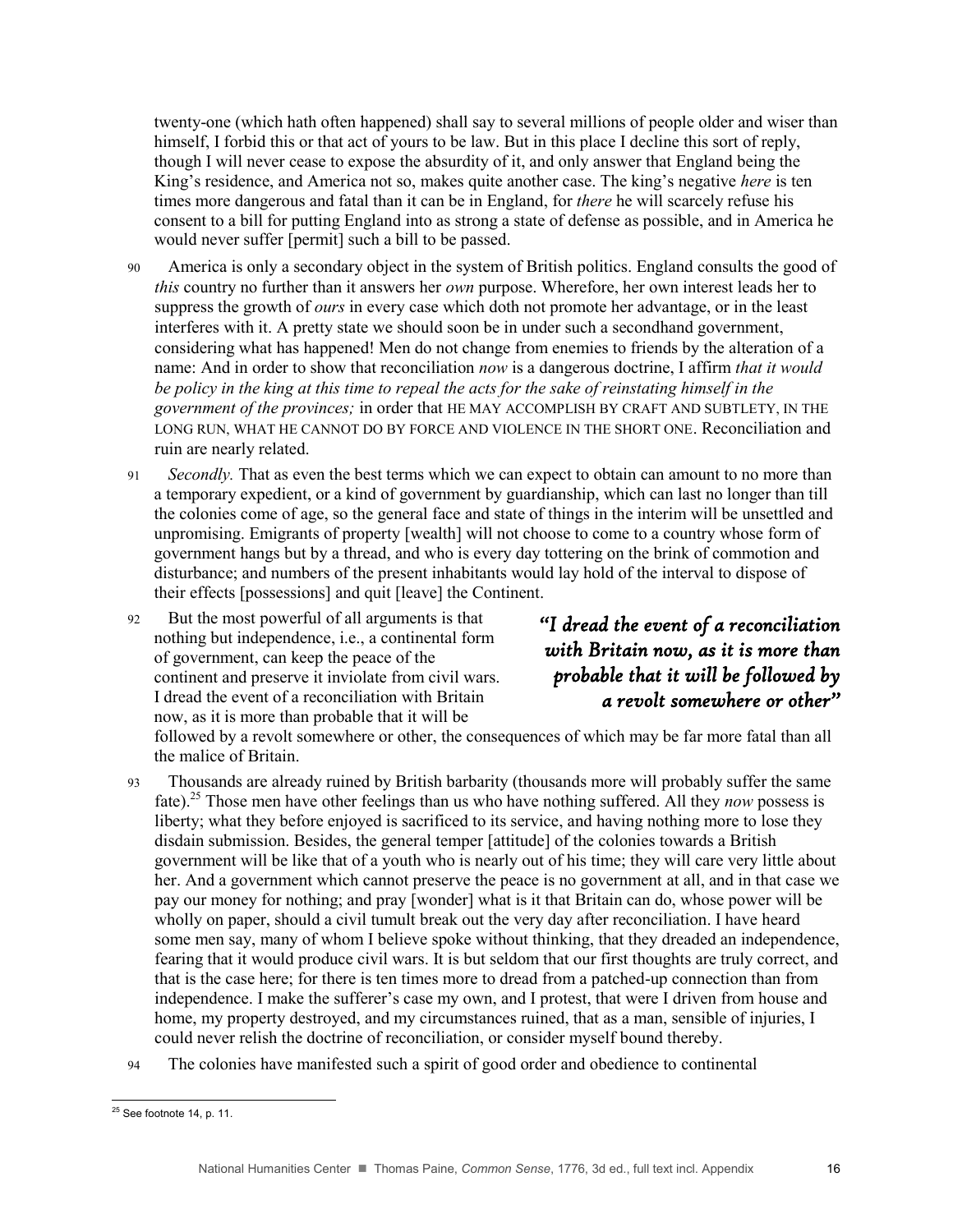government as is sufficient to make every reasonable person easy and happy on that head. No man can assign the least pretense for his fears on any other grounds than such as are truly childish and ridiculous, viz., that one colony will be striving for superiority over another.

- 95 Where there are no distinctions there can be no superiority; perfect equality affords no temptation. The republics of Europe are all (and we may say always) in peace. Holland and Switzerland are without wars, foreign or domestic [within their borders]. Monarchical governments, it is true, are never long at rest: the crown itself is a temptation to enterprising ruffians at *home*; and that degree of pride and insolence ever attendant on regal authority swells into a rupture with foreign powers in instances where a republican government, by being formed on more natural principles, would negotiate the mistake.
- 96 If there is any true cause of fear respecting independence, it is because no plan is yet laid down. Men do not see their way out.—Wherefore as an opening into that business, I offer the following hints, at the same time modestly affirming that I have no other opinion of them myself than that they may be the means of giving rise to something better. Could the straggling thoughts of individuals be collected, they would frequently form materials for wise and able men to improve into useful matter.
- 97 LET the assemblies be annual, with a President only: the representation more equal, their business wholly domestic and subject to the authority of a Continental Congress.
- 98 Let each colony be divided into six, eight, or ten convenient districts, each district to send a proper number of delegates to Congress, so that each colony send at least thirty, the whole number in Congress will be at least 390; each Congress to sit  $^{26}$  and to choose a president by the following method. When the delegates are met, let a colony be taken from the whole thirteen colonies by lot, after which let the Congress choose (by ballot) a president from out of the delegates of *that* province. In the next Congress, let a colony be taken by lot from twelve only, omitting that colony from which the president was taken in the former Congress, and so proceeding on till the whole thirteen shall have had their proper rotation. And in order that nothing may pass into a law but what is satisfactorily just, not less than three fifths of the Congress to be called a majority.—He that will promote discord under a government so equally formed as this would have joined Lucifer in his revolt.
- 99 But as there is a peculiar delicacy from whom or in what manner this business must first arise, and as it seems most agreeable and consistent that it should come from some intermediate body between the governed and the governors, that is, between the Congress and the people, let a CONTINENTAL CONFERENCE be held in the following manner and for the following purpose.
- 100 A committee of twenty-six members of Congress, viz. two for each colony. Two members from each House of Assembly, or Provincial Convention, and five representatives of the people at large, to be chosen in the capital city or town of each province for and in behalf of the whole province, by as many qualified voters as shall think proper to attend from all parts of the province for that purpose; or, if more convenient, the representatives may be chosen in two or three of the most populous parts thereof. In this conference thus assembled will be united the two grand principles of business, *knowledge* and *power.* The members of Congress, Assemblies, or Conventions, by having had experience in national concerns, will be able and useful counsellors, and the whole, being empowered by the people, will have a truly legal authority.
- 101 The conferring members being met, let their business be to frame a CONTINENTAL CHARTER, or Charter of the United Colonies (answering to what is called the Magna Carta of England), fixing the number and manner of choosing members of Congress, members of Assembly, with their date of sitting; and drawing the line of business and jurisdiction between them (always remembering that our strength is continental, not provincial); securing freedom and property to all men, and above all

 $\overline{a}$  $^{26}$  Blank space in original, perhaps intended for the length of each congressional session.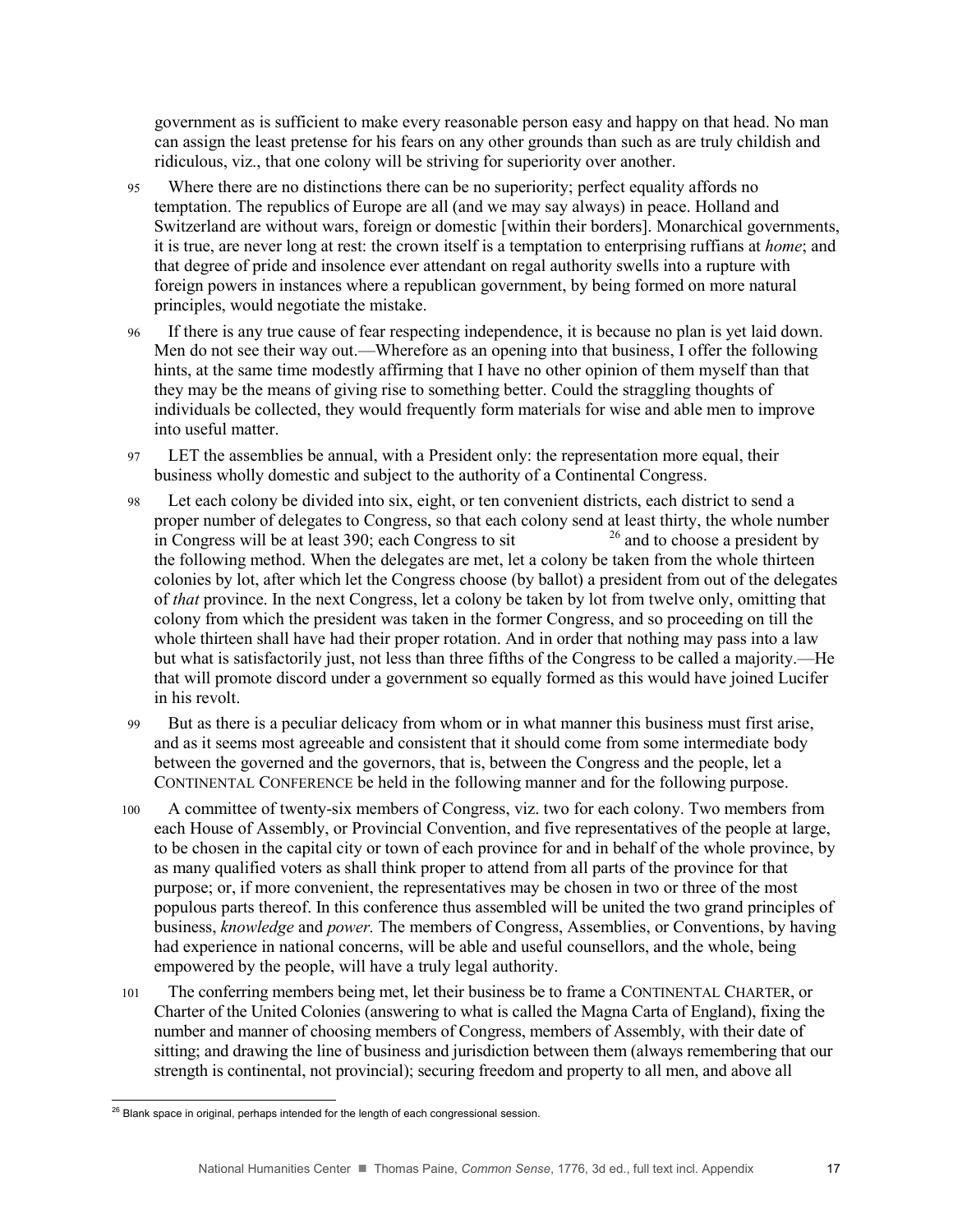things, the free exercise of religion according to the dictates of conscience; with such other matter as is necessary for a charter to contain. Immediately after which, the said Conference to dissolve, and the bodies which shall be chosen conformable to the said charter, to be the legislators and governors of this continent for the time being: Whose peace and happiness may God preserve. Amen.

102 Should any body of men be hereafter delegated for this or some similar purpose, I offer them the following extracts from that wise observer on governments, *Dragonetti*.<sup>27</sup> "The science," says he, "of the politician consists in fixing the true point of happiness and freedom. Those men would deserve the gratitude of ages who should discover a mode of government that contained the greatest sum of individual happiness with the least national expense."

#### *Dragonetti on virtue and rewards.*

103 But where, say some, is the King of America? I'll tell you, friend, he reigns above, and doth not make havoc of mankind like the Royal Brute of Great Britain. Yet that we may not appear to be defective even in earthly honors, let a day be solemnly set apart for proclaiming the charter; let it be brought forth placed on the divine law, the word of God. Let a crown be placed thereon, by which

the world may know, that so far as we approve of monarchy, that in America THE LAW IS KING. For as in absolute governments the King is law, so in free countries the law *ought* to be King; and there ought to be no other. But lest any ill use should afterwards arise, let the crown at

#### *"in America THE LAW IS KING. For as in absolute governments the King is law, so in free countries the law* ought *to be king; and there ought to be no other."*

the conclusion of the ceremony be demolished, and scattered among the people whose right it is.

- 104 A government of our own is our natural right, and when a man seriously reflects on the precariousness of human affairs, he will become convinced that it is infinitely wiser and safer to form a constitution of our own in a cool deliberate manner, while we have it in our power, than to trust such an interesting event to time and chance. If we omit it now, some Massanello\* may hereafter arise who, laying hold of popular disquietudes [grievances], may collect together the desperate and the discontented, and by assuming to themselves the powers of government, finally sweep away the liberties of the continent like a deluge. Should the government of America return again into the hands of Britain, the tottering situation of things will be a temptation for some desperate adventurer to try his fortune; and in such a case, what relief can Britain give? Ere [before] she could hear the news, the fatal business might be done, and ourselves suffering like the wretched Britons under the oppression of the Conqueror. Ye that oppose independence now, ye know not what ye do.<sup>28</sup> Ye are opening a door to eternal tyranny by keeping vacant the seat of government. There are thousands, and tens of thousands, who would think it glorious to expel from the continent that barbarous and hellish power which hath stirred up the Indians and the Negroes to destroy us. The cruelty hath a double guilt: it is dealing brutally by us and treacherously by them.
- 105 To talk of friendship with those in whom our reason forbids us to have faith, and our affections wounded through a thousand pores instruct us to detest, is madness and folly. Every day wears out the little remains of kindred between us and them; and can there be any reason to hope that, as the relationship expires, the affection will increase, or that we shall agree better when we have ten times more and greater concerns to quarrel over than ever?
- 106 Ye that tell us of harmony and reconciliation, can ye restore to us the time that is past? Can ye give to prostitution its former innocence? Neither can ye reconcile Britain and America. The last cord now is broken, the people of England are presenting addresses against us. There are injuries which nature cannot forgive; she would cease to be nature if she did. As well can the lover forgive

<sup>27</sup> *Dragonetti*: Giacinto Dragonetti, Italian statesman and political theorist, *Treatise of Virtues and Rewards*, 1765.

<sup>\*</sup> *Thomas Anello, otherwise Massanello, a fisherman of Naples, who after spiriting up his countrymen in the public marketplace against the oppression* 

*of the Spaniards, to whom the place was then subject, prompted them to revolt, and in the space of a day become King.* [footnote in Paine] 28 Paine spaniarus, to whom the place was then subject, prompted them; is received them; for the sentence to echo a familiar Gospel text: "Then said Jesus, Father, forgive them; for they know not what they do." Luke 23:34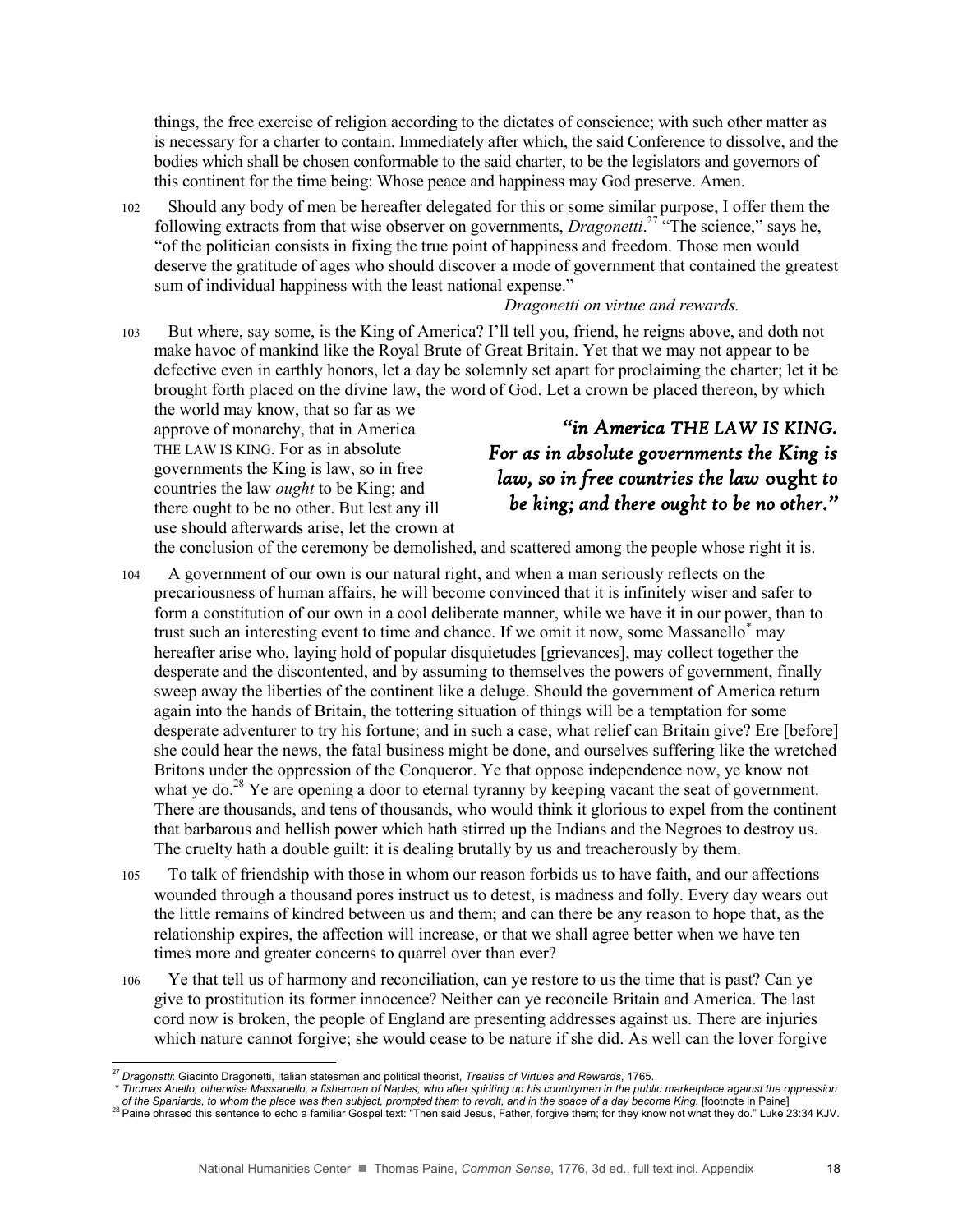the ravisher of his mistress, as the continent forgive the murders of Britain. The Almighty hath implanted in us these unextinguishable feelings for good and wise purposes. They are the guardians of his image in our hearts. They distinguish us from the herd of common animals. The social compact would dissolve, and justice be extirpated [removed] from the earth, or have only a casual existence were we callous to the touches of affection. The robber and the murderer would often escape unpunished, did not the injuries which our tempers sustain provoke us into justice.

107 O ye that love mankind! Ye that dare oppose not only the tyranny but the tyrant, stand forth! Every spot of the old world is overrun with oppression. Freedom hath been hunted round the globe. Asia and Africa have long expelled her.—Europe regards her like a stranger, and England hath given her warning to depart. O! receive the fugitive, and prepare in time an asylum for mankind.

*"O ye that love mankind! Ye that dare oppose not only the tyranny but the tyrant, stand forth!"* 

#### IV. Of the present ABILITY OF AMERICA, with some miscellaneous REFLECTIONS.

- 108 I have never met with a man, either in England or America, who hath not confessed his opinion that a separation between the countries would take place one time or other; and there is no instance in which we have shown less judgment than in endeavoring to describe what we call the ripeness or fitness of the Continent for independence.
- 109 As all men allow the measure and vary only in their opinion of the time, let us, in order to remove mistakes, take a general survey of things, and endeavor if possible to find out the *very* time. But we need not go far, the inquiry ceases at once, for the *time hath found us.* The general concurrence, the glorious union of all things, proves the fact.
- 110 It is not in numbers but in unity that our great strength lies, yet our present numbers are sufficient to repel the force of all the world. The Continent hath at this time the largest body of armed and disciplined men of any power under Heaven, and is just arrived at that pitch of strength in which no single colony is able to support itself, and the whole, when united, can accomplish the matter, and either more or less than this might be fatal in its effects. Our land force is already sufficient, and as to naval affairs, we cannot be insensible that Britain would never suffer [permit] an American man of war [warship] to be built while the continent remained in her hands. Wherefore, we should be no forwarder a hundred years hence in that branch than we are now; but the truth is, we should be less so, because the timber of the country is every day diminishing, and that which will remain at last will be far off and difficult to procure.
- 111 Were the continent crowded with inhabitants, her sufferings under the present circumstances would be intolerable. The more seaport towns we had, the more should we have both to defend and to lose. Our present numbers are so happily proportioned to our wants that no man need be idle. The diminution [decrease] of trade affords an army, and the necessities of an army create a new trade.<sup>29</sup>
- 112 Debts we have none, and whatever we may contract on this account will serve as a glorious memento of our virtue. Can we but leave posterity with a settled form of government, an independent constitution of its own, the purchase at any price will be cheap. But to expend millions for the sake of getting a few vile acts repealed, and routing the present ministry only, is unworthy the charge, and is using posterity with the utmost cruelty, because it is leaving them the great work to do and a debt upon their backs from which they derive no advantage.<sup>30</sup> Such a thought is unworthy a man of honor, and is the true characteristic of a narrow heart and a piddling politician.

 $\overline{a}$ 

 $^{29}$  I.e., the reduction of trade with Britain will free money to raise an army, and supplying an army will lead to more trade with European nations. <sup>30</sup> I.e., to spend millions only to reconcile with Britain (by gaining the repeal of some unjust laws and replacing the despised members of the king's cabinet), would be a terrible waste, and would leave to future generations the burden of final separation from Britain.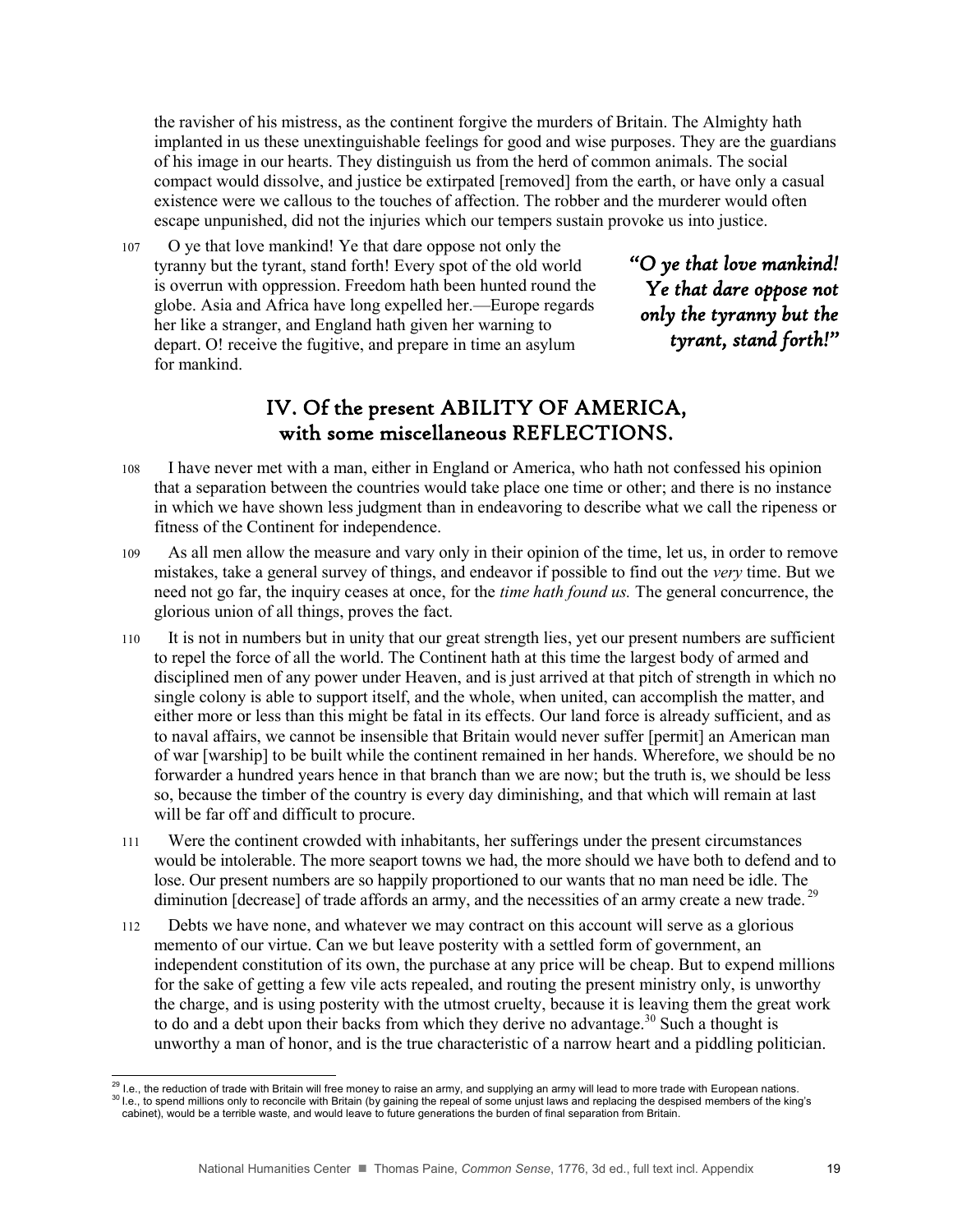- 113 The debt we may contract doth not deserve our regard if the work be but accomplished. No nation ought to be without a debt. A national debt is a national bond; and when it bears no interest, is in no case a grievance. Britain is oppressed with a debt of upwards of one hundred and forty millions [pounds] sterling, for which she pays upwards of four millions interest. And as a compensation for her debt, she has a large navy. America is without a debt, and without a navy; yet for the twentieth part of the English national debt, could have a navy as large again. The navy of England is not worth at this time more than three millions and a half sterling.
- 114 The first and second editions of this pamphlet were published without the following calculations, which are now given as a proof that the above estimation of the navy is a just one. See Entic's *Naval History*, intro., p. 56.<sup>31</sup>
- 115 The charge of building a ship of each rate, and furnishing her with masts, yards, sails, and rigging, together with a proportion of eight months boatswain's and carpenter's sea stores, as calculated by Mr. Burchett, Secretary to the Navy.

|                        | [pounds sterling] |
|------------------------|-------------------|
| For a ship of 100 guns | 35,553            |
| 90                     | 29,886            |
| 80                     | 23,638            |
| 70                     | 17,785            |
| 60                     | 14,197            |
| 50                     | 10,606            |
| 40                     | 7,558             |
| 30                     | $5,846^{32}$      |
| 20                     | 3,710             |
|                        |                   |

116 And hence it is easy to sum up the value, or cost, rather, of the whole British navy, which in the year 1757, when it was at its greatest glory, consisted of the following ships and guns.

| Ships | Guns                                                        | Cost of one | Cost of all          | [pounds sterling] |
|-------|-------------------------------------------------------------|-------------|----------------------|-------------------|
| 6     | 100                                                         | 35,553      | 213,318              |                   |
| 12    | 90                                                          | 29,886      | 358,632              |                   |
| 12    | 80                                                          | 23,638      | 283,656              |                   |
| 43    | 70                                                          | 17,785      | 764,755              |                   |
| 35    | 60                                                          | 14,197      | 496,895              |                   |
| 40    | 50                                                          | 10,606      | 424,240              |                   |
| 45    | 40                                                          | 7,558       | 340,110              |                   |
| 58    | 20                                                          | 3,710       | 215,180              |                   |
|       | 85 sloops, bombs,<br>and fireships, one<br>with another, at | 2,000       | 170,000              |                   |
|       | Remains for guns                                            | Cost        | 3,266,786<br>233,214 |                   |
|       |                                                             |             | 3,500,000            |                   |

<sup>31</sup> John Entick, *A New Naval History; or, Complete View of the British Marine*, 1757.

<sup>&</sup>lt;sup>32</sup> Note that this entry is omitted from the second chart in Paine.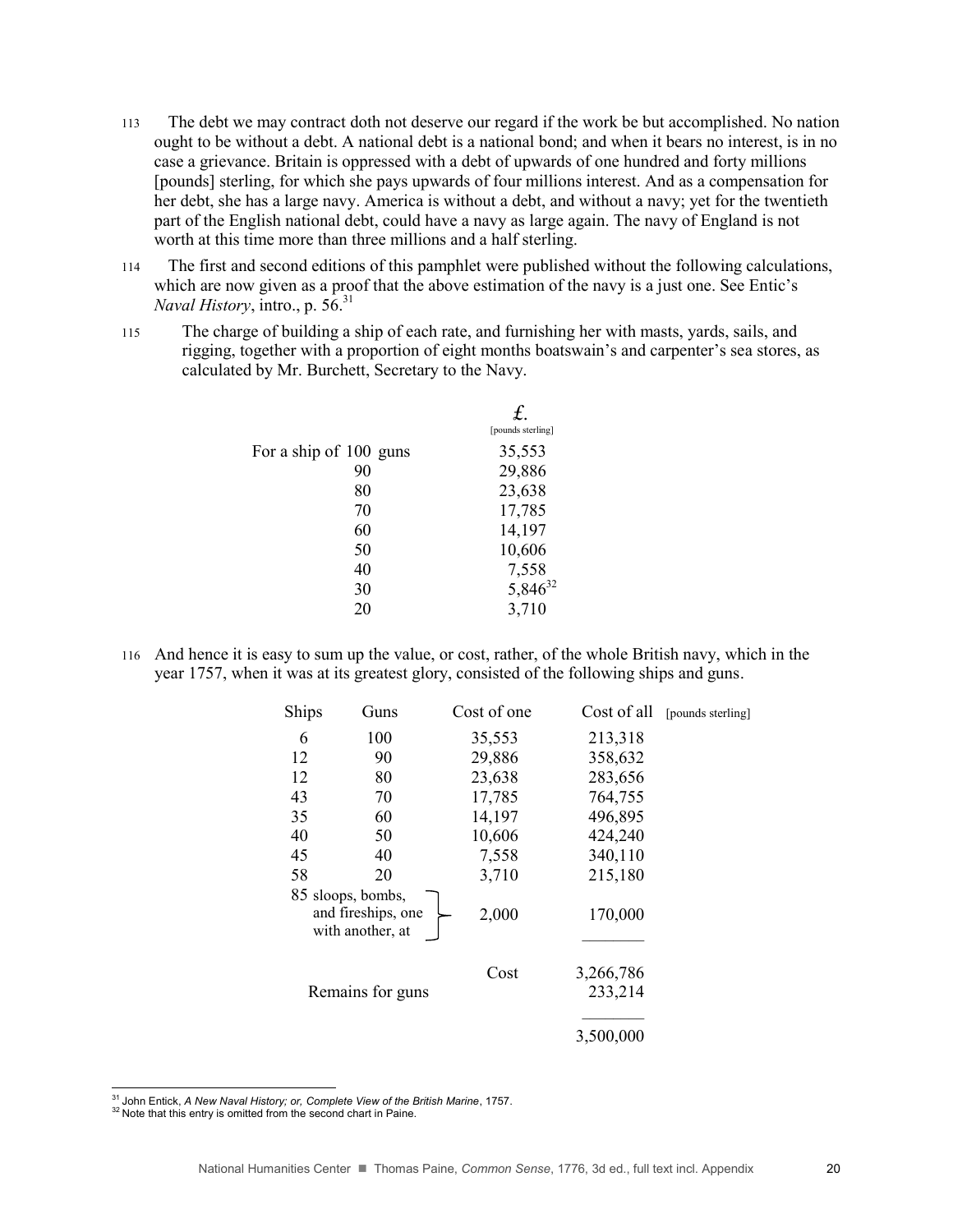- 117 No country on the globe is so happily situated, or so internally capable of raising a fleet as America. Tar, timber, iron, and cordage are her natural produce. We need go abroad for nothing. Whereas the Dutch, who make large profits by hiring out their ships of war to the Spaniards and Portuguese, are obliged to import most of the materials they use. We ought to view the building a fleet as an article of commerce, it being the natural manufactory of this country. It is the best money we can lay out. A navy when finished is worth more than it cost, and is that nice point in national policy in which commerce and protection are united. Let us build. If we want them not, we can sell, and by that means replace our paper currency with ready gold and silver.
- 118 In point of manning a fleet, people in general run into great errors; it is not necessary that one fourth part should be sailors. The *Terrible* privateer, Captain Death,<sup>33</sup> stood the hottest engagement of any ship last war, yet had not twenty sailors on board, though her complement of men was upwards of two hundred. A few able and social sailors will soon instruct a sufficient number of active landsmen in the common work of a ship. Wherefore, we never can be more capable to begin on maritime matters than now, while our timber is standing, our fisheries blocked up, and our sailors and shipwrights out of employ. Men of war, of seventy and eighty guns, were built forty years ago in New England, and why not the same now? Shipbuilding is America's greatest pride, and in which she will, in time, excel the whole world. The great empires of the east are mostly inland, and consequently excluded from the possibility of rivaling her. Africa is in a state of barbarism; and no power in Europe hath either such an extent of coast or such an internal supply of materials. Where nature hath given the one, she hath withheld the other. To America only hath she been liberal of both. The vast empire of Russia is almost shut out from the sea, wherefore her boundless forests, her tar, iron, and cordage are only articles of commerce.
- 119 In point of safety, ought we to be without a fleet? We are not the little people now which we were sixty years ago. At that time we might have trusted our property in the streets, or fields rather, and slept securely without locks or bolts to our doors and windows. The case is now altered, and our methods of defense ought to improve with our increase of property. A common pirate, twelve months ago, might have come up the Delaware [River] and laid the city of Philadelphia under instant

 $\overline{a}$ 

*"In point of safety, ought we to be without a fleet? We are not the little people now which we were sixty years ago."* 

contribution for what sum he pleased, and the same might have happened to other places. Nay, any daring fellow in a brig of fourteen or sixteen guns might have robbed the whole Continent and carried off half a million of money. These are circumstances which demand our attention and point out the necessity of naval protection.

- 120 Some perhaps will say that after we have made it up with Britain, she will protect us. Can they be so unwise as to mean that she will keep a navy in our harbors for that purpose? Common sense will tell us that the power which hath endeavored to subdue us is, of all others, the most improper to defend us. Conquest may be effected under the pretense of friendship; and ourselves, after a long and brave resistance, be at last cheated into slavery. And if her ships are not to be admitted into our harbors, I would ask, how is she to protect us? A navy three or four thousand miles off can be of little use, and on sudden emergencies, none at all. Wherefore, if we must hereafter protect ourselves, why not do it for ourselves? Why do it for another?
- 121 The English list of ships of war is long and formidable, but not a tenth part of them are at any one time fit for service, numbers of them not in being; yet their names are pompously continued in the list if only a plank be left of the ship: and not a fifth part of such as are fit for service can be spared on any one station at one time. The East and West Indies, Mediterranean, Africa, and other parts over which Britain extends her claim, make large demands upon her navy. From a mixture of

<sup>&</sup>lt;sup>33</sup> The English privateer *Terrible*, commanded by Capt. William Death, was captured by the French after a furious battle in late 1756, the first year of the Seven Years War. Thomas Paine would have been a sailor on the *Terrible* had he not been persuaded by his father to remain in England. Later Paine served several months on the English privateer *King of Prussia*.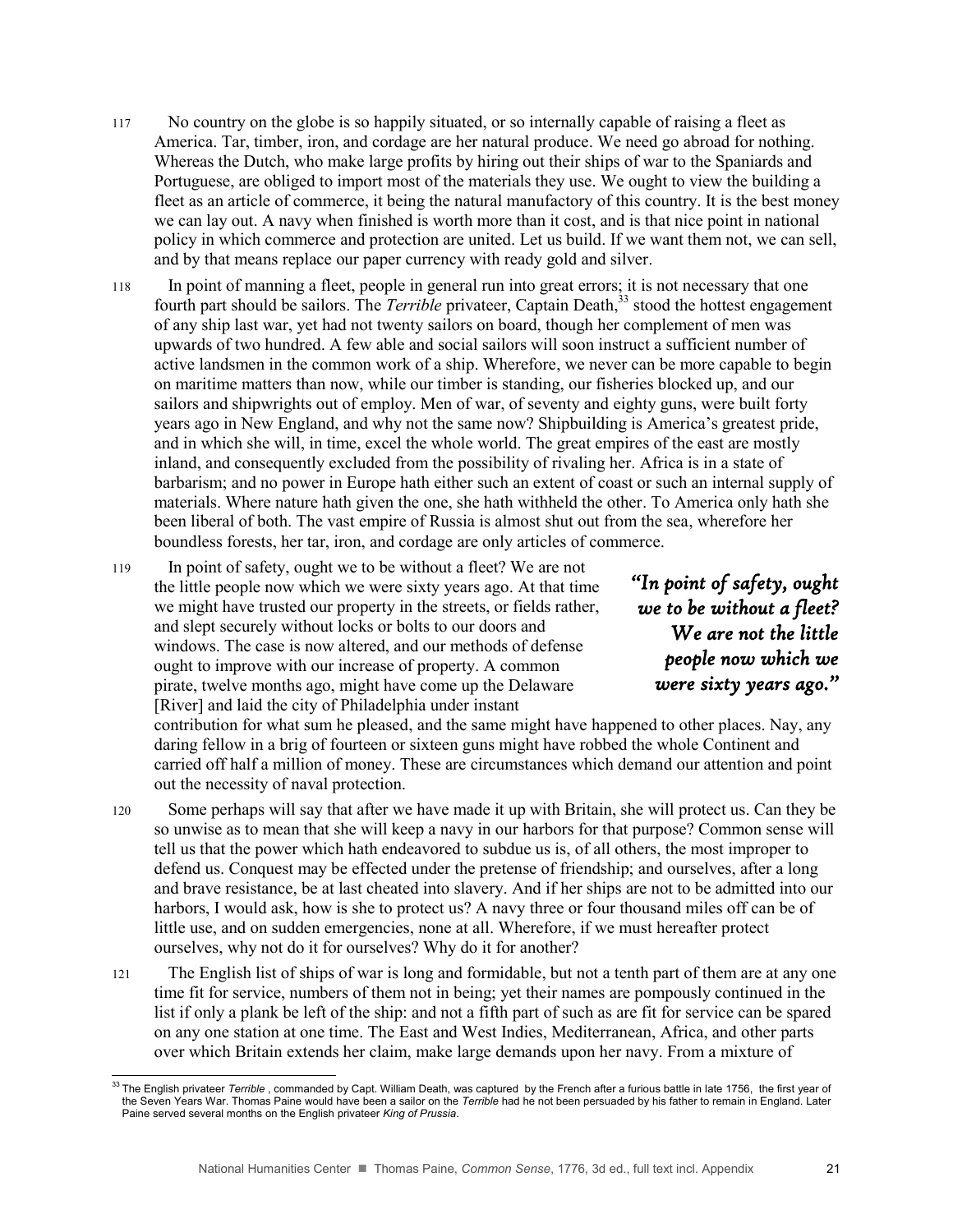prejudice and inattention, we have contracted a false notion respecting the navy of England, and have talked as if we should have the whole of it to encounter at once, and for that reason supposed that we must have one as large; which not being instantly practicable, has been made use of by a set of disguised Tories to discourage our beginning thereon. Nothing can be further from truth than this, for if America had only a twentieth part of the naval force of Britain, she would be by far an overmatch for her because, as we neither have nor claim any foreign dominion, our whole force would be employed on our own coast, where we should, in the long run, have two to one the advantage of those who had three or four thousand miles to sail over before they could attack us, and the same distance to return in order to refit and recruit. And although Britain, by her fleet, hath a check over our trade to Europe, we have as large a one over her trade to the West Indies, which, by laying in the neighborhood of the Continent, is entirely at its mercy.

- 122 Some method might be fallen on to keep up a naval force in time of peace, if we should not judge it necessary to support a constant navy. If premiums were to be given to merchants to build and employ in their service ships mounted with twenty, thirty, forty, or fifty guns (the premiums to be in proportion to the loss of bulk to the merchants) fifty or sixty of those ships, with a few guard ships on constant duty, would keep up a sufficient navy, and that without burdening ourselves with the evil so loudly complained of in England, of suffering [allowing] their fleet in time of peace to lie rotting in the docks. To unite the sinews of commerce and defense is sound policy, for when our strength and our riches play into each other's hand, we need fear no external enemy.
- 123 In almost every article of defense we abound. Hemp flourishes even to rankness, so that we need not want [lack] cordage. Our iron is superior to that of other countries. Our small arms equal to any in the world. Cannon we can cast at pleasure.

Saltpetre and gunpowder we are every day producing. Our knowledge is hourly improving. Resolution is our inherent character, and courage hath never yet forsaken us. Wherefore, what is it that we want [lack/need]? Why is it that we hesitate? From Britain we can expect nothing but ruin.

#### *"Resolution is our inherent character, and courage hath never yet forsaken us. . . . Why is it that we hesitate? From Britain we can expect nothing but ruin."*

If she is once admitted to the government of America again, this Continent will not be worth living in. Jealousies will be always arising; insurrections will be constantly happening; and who will go forth to quell them? Who will venture his life to reduce his own countrymen to a foreign obedience? The difference between Pennsylvania and Connecticut, respecting some unlocated lands, shows the insignificance of a British government, and fully proves that nothing but Continental authority can regulate Continental matters.

- 124 Another reason why the present time is preferable to all others is that the fewer our numbers are, the more land there is yet unoccupied, which instead of being lavished by the king on his worthless dependents, may be hereafter applied, not only to the discharge of the present debt, but to the constant support of government. No nation under heaven hath such an advantage as this.
- 125 The infant state of the Colonies, as it is called, so far from being against, is an argument in favor of independence. We are sufficiently numerous, and were we more so we might be less united. It is a matter worthy of observation that the more a country is peopled, the smaller their armies are. In military numbers, the ancients far exceeded the moderns, and the reason is evident, for trade being the consequence of population, men became too much absorbed thereby to attend to anything else. Commerce diminishes the spirit both of patriotism and military defense. And history sufficiently informs us that the bravest achievements were always accomplished in the non-age [youth/immaturity] of a nation. With the increase of commerce England hath lost its spirit. The city of London, notwithstanding its numbers, submits to continued insults with the patience of a coward. The more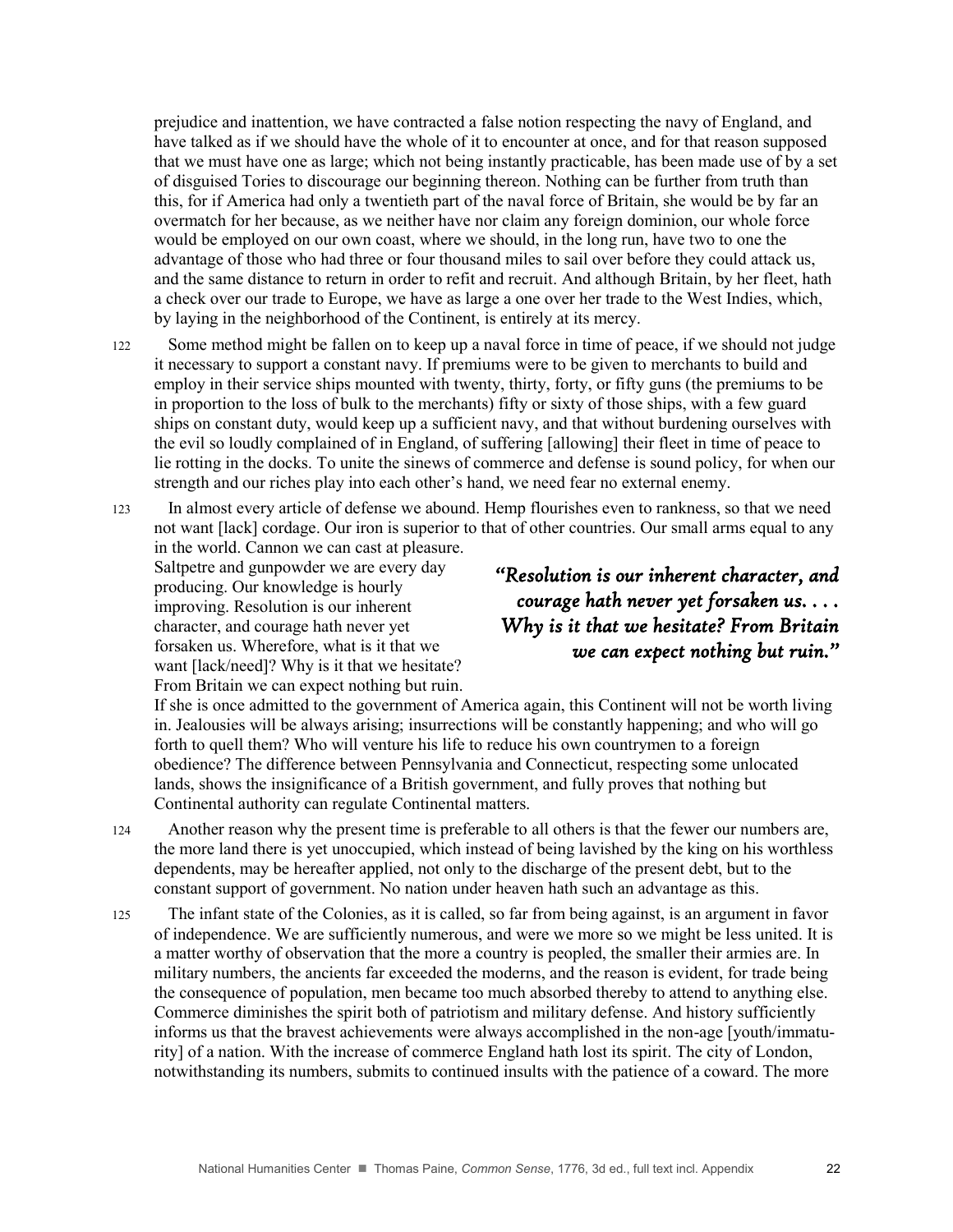men have to lose, the less willing are they to venture. The rich are in general slaves to fear, and submit to courtly power with the trembling duplicity of a spaniel.

126 Youth is the seed time of good habits, as well in nations as in individuals. It might be difficult, if not impossible, to form the Continent into one *"Youth is the seed time of good habits, as well in nations as in individuals. It might be difficult, if not impossible, to form the Continent into one Government half a century hence."* 

Government half a century hence. The vast variety of interests, occasioned by an increase of trade and population, would create confusion. Colony would be against colony. Each, being able, would scorn each other's assistance; and while the proud and foolish gloried in their little distinctions, the wise would lament that the union had not been formed before. Wherefore, the *present time* is the *true time* for establishing it. The intimacy which is contracted in infancy, and the friendship which is formed in misfortune, are of all others the most lasting and unalterable. Our present union is marked with both these characters: we are young, and we have been distressed; but our concord hath withstood our troubles, and fixes a memorable era for posterity to glory in.

- 127 The present time, likewise, is that peculiar time which never happens to a nation but once, viz. the time of forming itself into a government. Most nations have let slip the opportunity, and by that means have been compelled to receive laws from their conquerors, instead of making laws for themselves. First, they had a king, and then a form of government; whereas the articles or charter of government should be formed first, and men delegated to execute them afterward; but from the errors of other nations let us learn wisdom, and lay hold of the present opportunity———*to begin government at the right end.*
- 128 When William the Conqueror subdued England, he gave them law at the point of the sword; and until we consent that the seat of government in America be legally and authoritatively occupied, we shall be in danger of having it filled by some fortunate ruffian, who may treat us in the same manner, and then where will be our freedom? where our property?
- 129 As to religion, I hold it to be the indispensable duty of government to protect all conscientious professors thereof.<sup>34</sup> and I know of no other business which government hath to do therewith. Let a man throw aside that narrowness of soul, that selfishness of principle, which the niggards<sup>35</sup> of all professions are so unwilling to part with, and he will be at once delivered of his fears on that head. Suspicion is the companion of mean souls, and the bane of all good society. For myself, I fully and conscientiously believe that it is the will of the Almighty that there should be a diversity of religious opinions among us. It affords a larger field for our Christian kindness. Were we all of one way of thinking, our religious dispositions would want matter for probation; and on this liberal principle I look on the various denominations among us to be like children of the same family, differing only in what is called their Christian names.
- 130 In page twenty-five<sup>36</sup> I threw out a few thoughts on the propriety of a Continental Charter (for I only presume to offer hints, not plans) and in this place I take the liberty of re-mentioning the subject by observing that a charter is to be understood as a bond of solemn obligation which the whole enters into to support the right of every separate part, whether of religion, personal freedom, or property. A firm bargain and a right reckoning make long friends.
- 131 In a former page I have likewise mentioned the necessity of a large and equal representation, and there is no political matter which more deserves our attention. A small number of electors, or a small number of representatives, are equally dangerous. But if the number of the representatives be not only small, but unequal, the danger is increased. As an instance of this, I mention the following; when the Associators' petition was before the House of Assembly of Pennsylvania, twenty-eight

 $\overline{a}$ 

<sup>34</sup> *Professors*, i.e., those who profess the religion; followers.

<sup>35</sup> *Niggards*: stingy ungenerous persons. (The noun is unrelated the similar sounding pejorative.)

 $36$  See paragraphs 94-101 (pp. 16-18).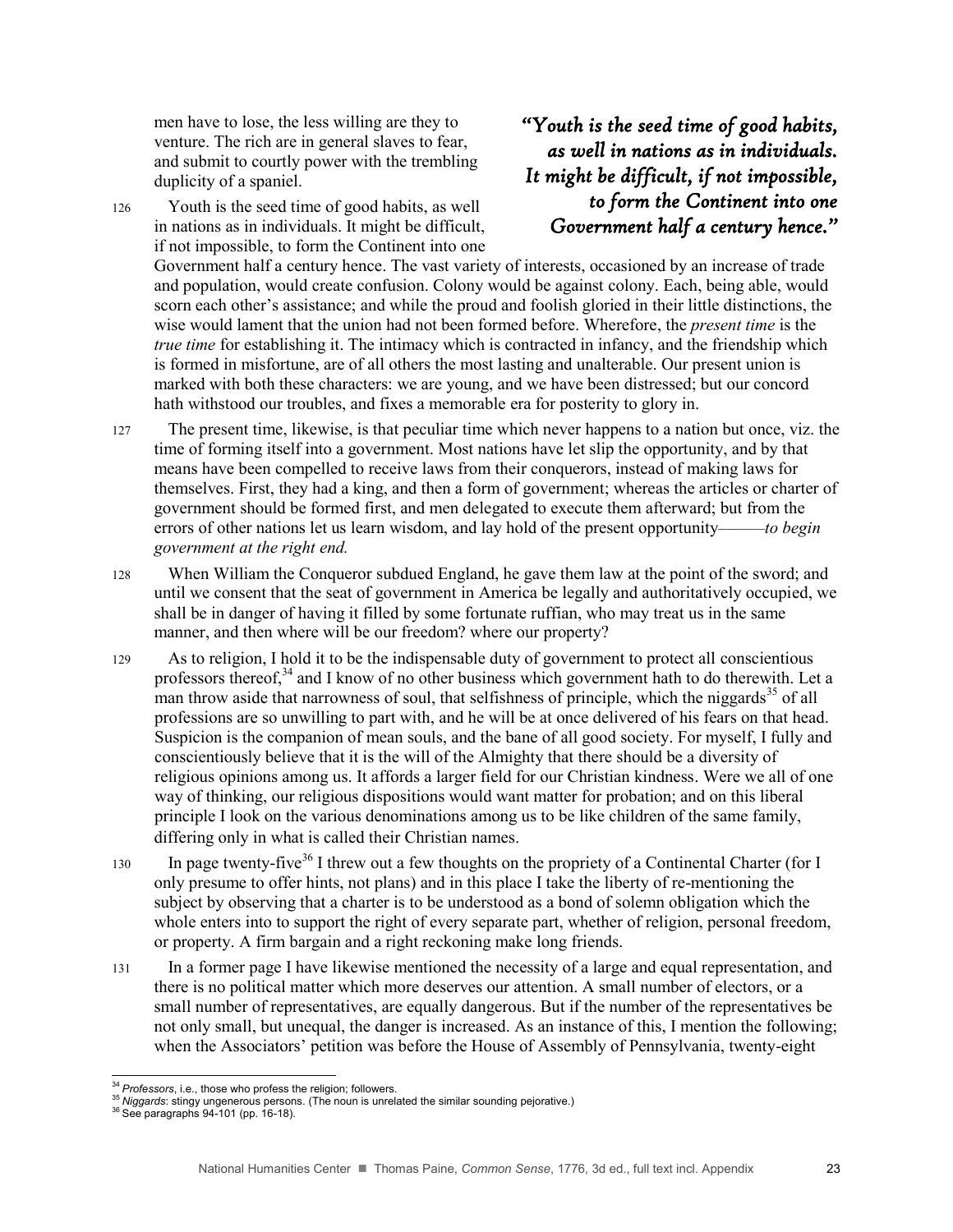members only were present. All the Bucks County members, being eight, voted against it, and had seven of the Chester members done the same, this whole province had been governed<sup>37</sup> by two counties only, and this danger it is always exposed to. The unwarrantable stretch likewise, which that house made in their last sitting, to gain an undue authority over the Delegates of that province, ought to warn the people at large how they trust power out of their own hands. A set of instructions for their Delegates were put together, which in point of sense and business would have dishonored a schoolboy, and after being approved by a *few*, a *very few*, without doors, were carried into the House and there passed *in behalf of the whole colony*; whereas, did the whole colony know with what ill will that House hath entered on some necessary public measures, they would not hesitate a moment to think them unworthy of such a trust.

- 132 Immediate necessity makes many things convenient, which if continued would grow into oppressions. Expedience and right are different things. When the calamities of America required a consultation, there was no method so ready, or at that time so proper, as to appoint persons from the several Houses of Assembly for that purpose; and the wisdom with which they have proceeded hath preserved this continent from ruin. But as it is more than probable that we shall never be without a CONGRESS, every wellwisher to good order must own [admit] that the mode for choosing members of that body, deserves consideration. And I put it as a question to those who make a study of mankind whether *representation and election* is not too great a power for one and the same body of men to possess. When we are planning for posterity, we ought to remember that virtue is not hereditary.
- 133 It is from our enemies that we often gain excellent maxims, and are frequently surprised into reason by their mistakes. Mr. Cornwall (one of the Lords of the Treasury) treated the petition of the New York Assembly with contempt because *that* House, he said, consisted but of twenty-six members, which trifling number, he argued, could not with decency be put for the whole. We thank him for his involuntary honesty.<sup>\*</sup>
- 134 TO CONCLUDE, however strange it may appear to some, or however unwilling they may be to think so, matters not, but many strong and striking reasons may be given to show that nothing can settle our affairs so expeditiously as an open and determined declaration for independence. Some of which are:

*"TO CONCLUDE, however strange it may appear to some, . . . many strong and striking reasons may be given to show that nothing can settle our affairs so expeditiously as an open and determined declaration for independence."* 

- 135 *First.*—It is the custom of nations, when any two are at war, for some other powers not engaged in the quarrel to step in as mediators and bring about the preliminaries of a peace; but while America calls herself the subject of Great Britain, no power, however well disposed she may be, can offer her mediation. Wherefore, in our present state we may quarrel on forever.
- 136 *Secondly.*—It is unreasonable to suppose that France or Spain will give us any kind of assistance if we mean only to make use of that assistance for the purpose of repairing the breach and strengthening the connection between Britain and America, because those powers would be sufferers by the consequences.
- 137 *Thirdly.*—While we profess ourselves the subjects of Britain, we must, in the eye of foreign nations, be considered as rebels. The precedent is somewhat dangerous to *their peace* for men to be in arms under the name of subjects. We, on the spot, can solve the paradox, but to unite resistance and subjection requires an idea much too refined for common understanding.

 $\overline{a}$ <sup>37</sup> I.e., would have been governed.

<sup>\*</sup> *Those who would fully understand of what great consequence a large and equal representation is to a state, should read Burgh's Political Disquisitions.* [footnote in Paine] James Burgh (British), *Political Disquisitions*, 1774.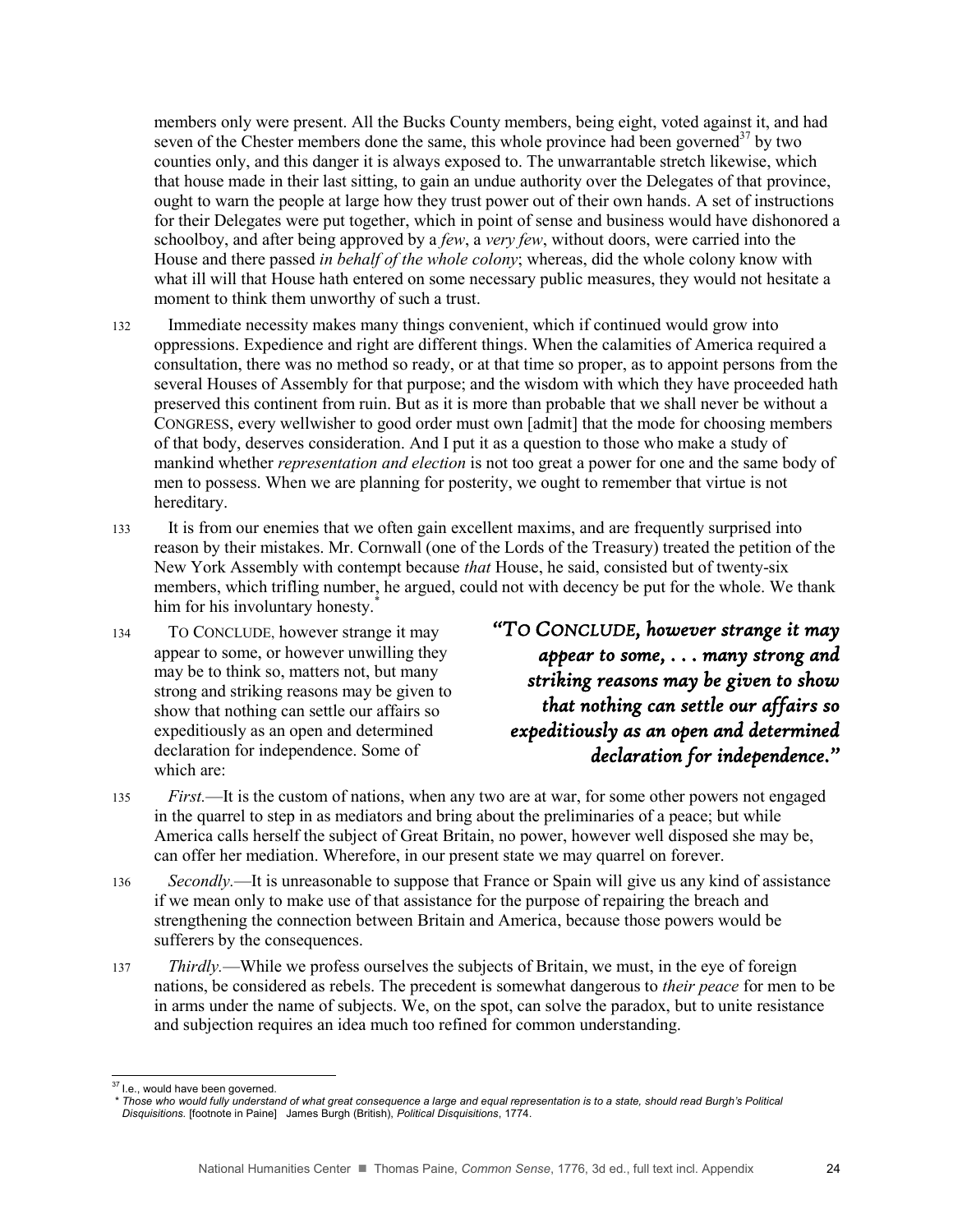- 138 *Fourthly.*—Were a manifesto to be published and dispatched to foreign courts, setting forth the miseries we have endured and the peaceable methods which we have ineffectually used for redress, declaring at the same time that not being able any longer to live happily or safely under the cruel disposition of the British court, we had been driven to the necessity of breaking off all connections with her; at the same time assuring all such courts of our peaceable disposition towards them and of our desire of entering into trade with them. Such a memorial [declaration] would produce more good effects to this Continent than if a ship were freighted with petitions to Britain.
- 139 Under our present denomination [status] of British subjects, we can neither be received nor heard abroad [in foreign nations other than Britain]. The custom of all courts [monarchs and their advisors] is against us, and will be so until by an independence we take rank with other nations.

140 These proceedings may at first seem strange and difficult, but, like all other steps which we have already passed over, will in a little time become familiar and agreeable; and until an independence is declared, the Continent will feel itself like a man who

continues putting off some unpleasant business from day to day, yet knows it must be done, hates to set about it, wishes it over, and is continually haunted with the thoughts of its necessity.

 $\overline{a}$ 

*"until an independence is declared, the Continent will feel itself like a man who continues putting off some unpleasant business from day to day, yet knows it must be done, hates to set about it, wishes it over, and is continually haunted with the thoughts of its necessity."* 

#### APPENDIX TO THE THIRD EDITION. *[February 14, 1776]*

- 141 SINCE the publication of the first edition of this pamphlet, or rather, on the same day on which it came out, the King's Speech made its appearance in this city.<sup>38</sup> Had the spirit of prophecy directed the birth of this production, it could not have brought it forth at a more seasonable juncture or at a more necessary time. The bloody mindedness of the one shows the necessity of pursuing the doctrine of the other. Men read by way of revenge. And the speech, instead of terrifying, prepared a way for the manly principles of independence.
- 142 Ceremony, and even silence, from whatever motive they may arise, have a hurtful tendency when they give the least degree of countenance [support] to base and wicked performances; wherefore, if this maxim be admitted, it naturally follows that the King's Speech, as being a piece of finished villainy, deserved and still deserves a general execration [condemnation] both by the Congress and the people. Yet, as the domestic tranquility of a nation depends greatly on the *chastity* of what may properly be called NATIONAL MANNERS, it is often better to pass some things over in silent disdain than to make use of such new methods of dislike as might introduce the least innovation on that guardian of our peace and safety. And, perhaps, it is chiefly owing to this prudent delicacy that the King's Speech hath not before now suffered a public execution. The speech, if it may be called one, is nothing better than a willful audacious libel against the truth, the common good, and the existence of mankind; and is a formal and pompous method of offering up human sacrifices to the pride of tyrants. But this general massacre of mankind is one of the privileges and the certain consequence of Kings; for as nature knows them *not*, they know *not her*, and although they are beings of our *own* creating, they know not *us*, and are become the gods of their creators. The Speech hath one good quality, which is that it is not calculated to deceive, neither can we, even if

<sup>38</sup> *King's Speech*: by coincidence, on the same day that *Common Sense* was put our for sale in Philadelphia (January 10, 1776), there also appeared the printed text of the speech delivered by King George III to Parliament on October 27, 1775, in which he condemned the colonists' rebellion and called for a "speedy end to these disorders."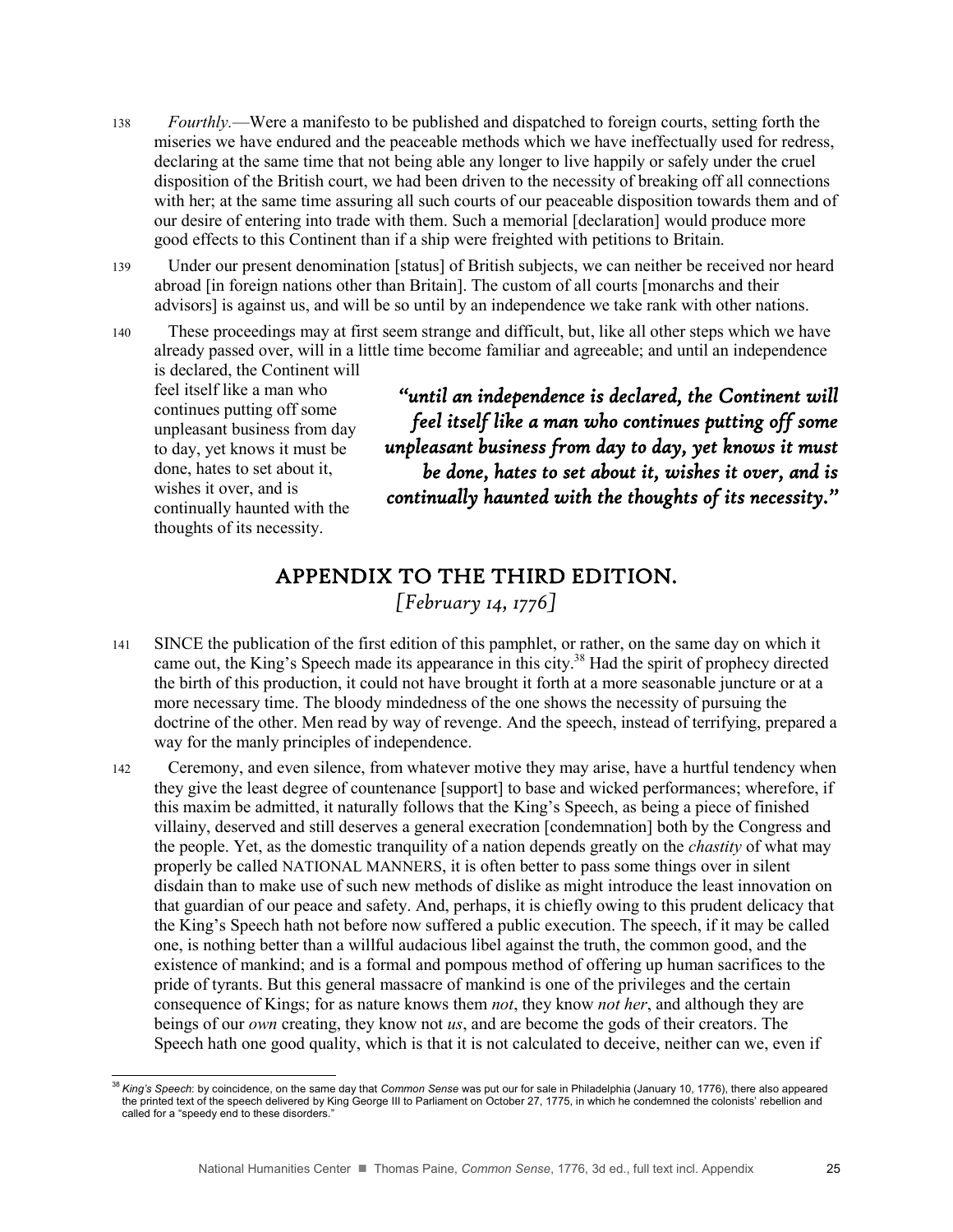we would, be deceived by it. Brutality and tyranny appear on the face of it. It leaves us at no loss: And every line convinces, even in the moment of reading, that He who hunts the woods for prey the naked and untutored Indian—is less a Savage than the King of Britain.

- 143 Sir John Dalrymple, the putative [presumed] father of a whining jesuitical piece fallaciously called "The Address of the people of ENGLAND to the inhabitants of AMERICA" [1775] hath perhaps from a vain supposition that the people *here* were to be frightened at the pomp and description of a king given (though very unwisely on his part) the real character of the present one: "But," says this writer, "if you are inclined to pay compliments to an administration which we do not complain of" (meaning the Marquis of Rockingham's at the repeal of the Stamp Act), "it is very unfair in you to withhold them from that prince *by whose* NOD ALONE *they were permitted to do anything*." This is Toryism with a witness! Here is idolatry even without a mask: And he who can calmly hear and digest such doctrine hath forfeited his claim to rationality—an apostate from the order of manhood, and ought [so] to be considered—as one who hath not only given up the proper dignity of man but sunk himself beneath the rank of animals, and contemptibly crawls through the world like a worm.
- 144 However, it matters very little now what the king of England either says or does; he hath wickedly broken through every moral and human obligation, trampled nature and conscience beneath his feet, and by a

### *"It is now the interest of America to provide for herself."*

nature and conscience beneath his feet, and by a<br>steady and constitutional spirit of insolence and cruelty procured for himself a universal hatred. It is *now* the interest of America to provide for herself. She hath already a large and young family, whom it is more her duty to take care of than to be granting away her property to support a power who is become a reproach to the names of men and Christians—YE, whose office it is to watch over the morals of a nation, of whatsoever sect or denomination ye are of, as well as ye who are more immediately the guardians of the public liberty, if ye wish to preserve your native country uncontaminated by European corruption, ye must in secret wish a separation—But leaving the moral part to private reflection, I shall chiefly confine my further remarks to the following heads.

- 145 First. That it is the interest of America to be separated from Britain.
- 146 Secondly. Which is the easiest and most practicable plan, RECONCILIATION or INDEPENDENCE? with some occasional remarks.
- 147 In support of the first, I could, if I judged it proper, produce the opinion of some of the ablest and most experienced men on this continent; and whose sentiments on that head are not yet publicly known. It is in reality a self-evident position: For no nation in a state of foreign dependence, limited in its commerce and cramped and fettered in its legislative powers, can ever arrive at any material eminence. America doth not yet know what opulence is; and although the progress which she hath made stands unparalleled in the history of other nations, it is but childhood compared with what she would be capable of arriving at, had she, as she ought to have, the legislative powers in her own hands. England is at this time proudly coveting what would do her no good were she to accomplish it, and the Continent hesitating on a matter which will be her final ruin if neglected. It is the commerce and not the conquest of America by which England is to be benefited, and that would in a great measure continue were the countries as independent of each other as France and Spain; because in many articles [of trade] neither can go to a better market. But it is the independence of this country on Britain, or any other, which is now the main and only object worth of contention, and which, like all other truths discovered by necessity, will appear clearer and stronger every day.
- 148 First. Because it will come to that one time or other.
- 149 Secondly. Because the longer it is delayed the harder it will be to accomplish.
- 150 I have frequently amused myself both in public and private companies with silently remarking the specious errors of those who speak without reflecting. And among the many which I have heard, the following seems the most general, viz. that had this rupture happened forty or fifty years hence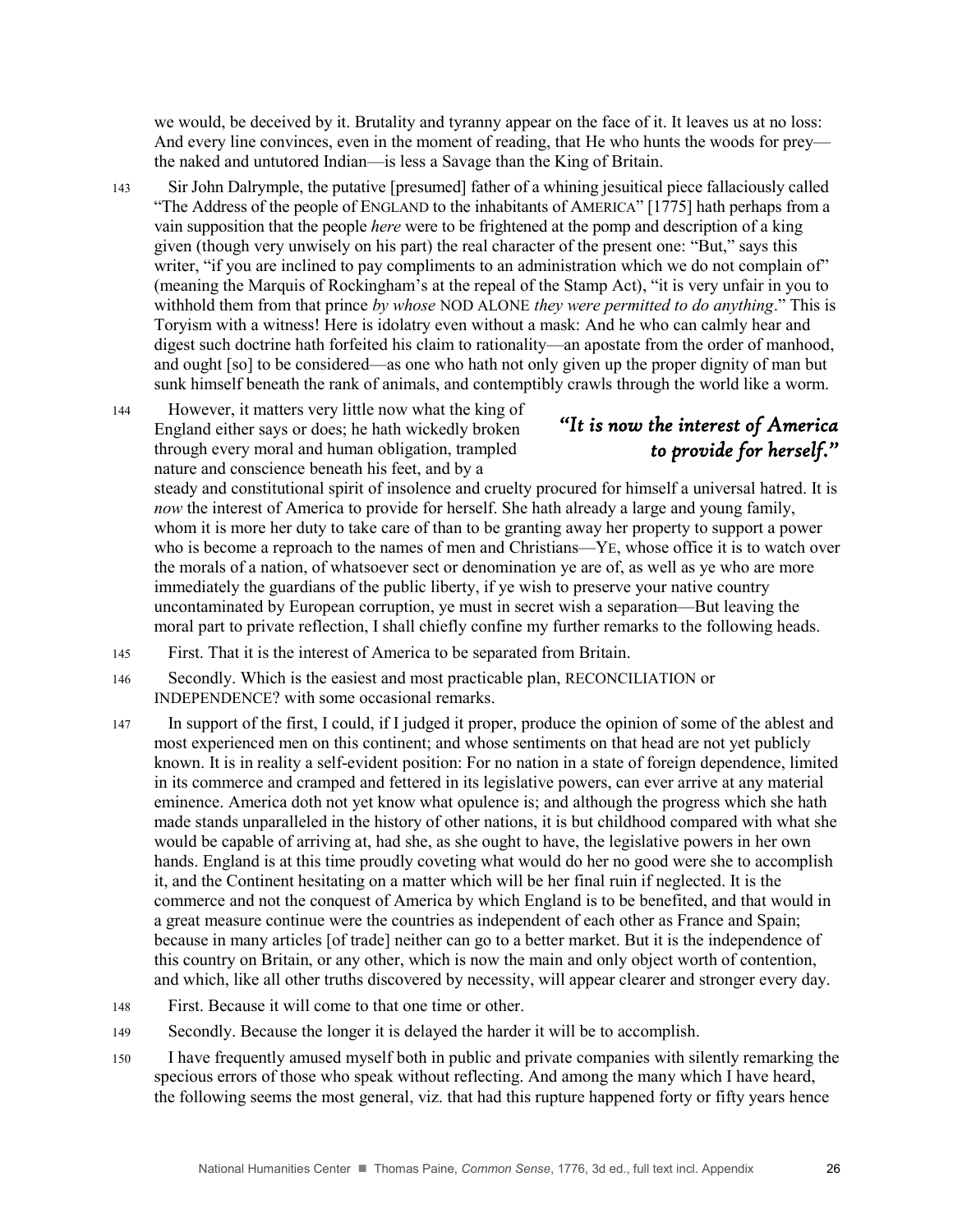[in the future] instead of *now*, the Continent would have been more able to have shaken off the dependence. To which I reply that our military ability, *at this time*, arises from the experience gained in the last war, and which in forty or fifty years time, would have been totally extinct. The Continent would not by that time have had a General or even a military officer left; and we, or those who may succeed us, would have been as ignorant of martial matters as the ancient Indians: And this single position, closely attended to, will unanswerably prove that the present time is preferable to all others. The argument turns thus—at the conclusion of the last war, we had experience but wanted [lacked] numbers; and forty or fifty years hence, we should have numbers without experience; wherefore, the proper point of time must be some particular point between the two extremes, in which a sufficiency of the former remains and a proper increase of the latter is obtained. And that point of time is the present time.

- 151 The reader will pardon this digression, as it does not properly come under the head I first set out with, and to which I again return by the following position, viz.
- 152 Should affairs be patched up with Britain, and she to remain the governing and sovereign power of America (which, as matters are now circumstanced, is giving up the point entirely), we shall deprive ourselves of the very means of sinking the debt we have or may contract. The value of the backlands which some of the provinces are clandestinely deprived of by the unjust extension of the limits of Canada, valued only at five pounds sterling per hundred acres, amount to upwards of twenty-five millions, Pennsylvania currency, and the quitrents at one penny sterling per acre, to two millions yearly.<sup>39</sup>
- 153 It is by the sale of those lands that the debt may be sunk, without burden to any, and the quitrent reserved thereon will always lessen, and in time will wholly support, the yearly expense of government. It matters not how long the debt is in paying, so that the lands when sold be applied to the discharge of it, and for the execution of which the Congress, for the time being, will be the continental trustees.
- 154 I proceed now to the second head, viz. Which is the easiest and most practicable plan, RECONCILIATION or INDEPENDENCE; with some occasional remarks.
- 155 He who takes nature for his guide is not easily beaten out of his argument, and on that ground I answer *generally*—*That* INDEPENDENCE *being a* SINGLE SIMPLE LINE*, contained within ourselves; and reconciliation, a matter exceedingly perplexed and complicated, and in which a treacherous capricious court is to interfere, gives the answer without a doubt*.

156 The present state of America is truly alarming to every man who is capable of reflection. Without law, without government, without any other mode of power than what is founded on, and granted by, courtesy. Held together by an unexampled occurrence of sentiment which is nevertheless

l

### *"The present state of America is truly alarming to every man who is capable of reflection."*

subject to change, and which every secret enemy is endeavoring to dissolve. Our present condition is Legislation without law, wisdom without a plan, a constitution without a name, and, what is strangely astonishing, perfect Independence contending for dependence. The instance is without a precedent; the case never existed before, and who can tell what may be the event [consequence]? The property of no man is secure in the present unbraced system of things. The mind of the multitude is left at random, and seeing no fixed object before them, they pursue such as fancy or opinion starts. Nothing is criminal; there is no such thing as treason; wherefore, everyone thinks himself at liberty to act as he pleases. The Tories dared not have assembled offensively had they known that their lives, by that act, were forfeited to the laws of the state. A line of distinction should be drawn between English soldiers taken in battle, and inhabitants of America taken in arms. The first are prisoners, but the latter traitors. The one forfeits his liberty, the other his head.

 $39$  Britain had expanded the territorial limits of Canada in 1774 to include parts of the western frontier of the colonies—"backlands" in the present states of Illinois, Indiana, Michigan, Ohio, Wisconsin and parts of Minnesota. This and other aspects of the Quebec Act enraged many American colonists.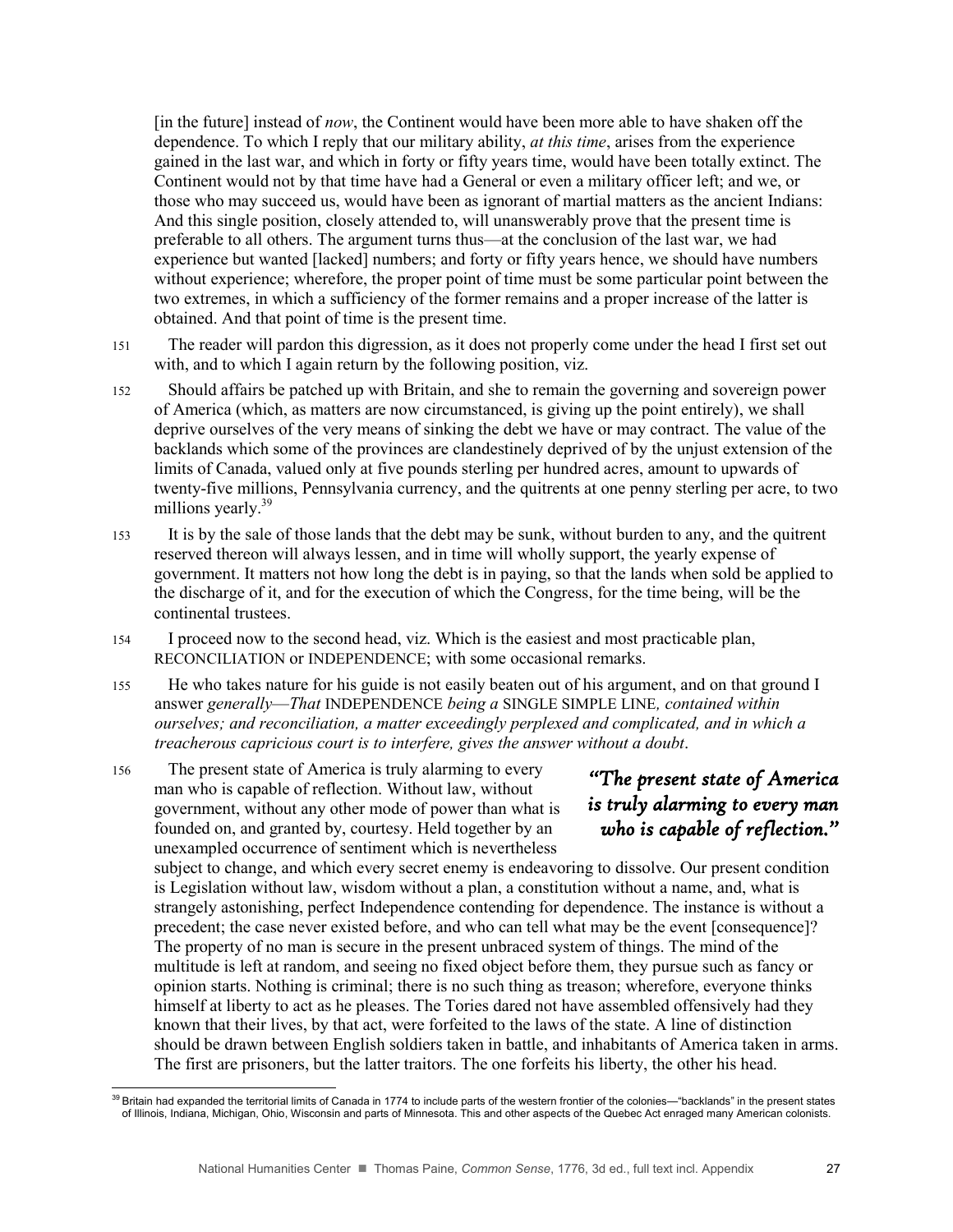- 157 Notwithstanding our wisdom, there is a visible feebleness in some of our proceedings which gives encouragement to dissensions. The Continental Belt is too loosely buckled. And if something is not done in time, it will be too late to do anything, and we shall fall into a state in which neither *Reconciliation* nor *Independence* will be practicable. The king and his worthless adherents are got at their old game of dividing the Continent, and there are not wanting among us Printers who will be busy in spreading specious falsehoods. The artful and hypocritical letter which appeared a few months ago in two of the New York papers, and likewise in two others, is an evidence that there are men who want either judgment or honesty.
- 158 It is easy getting into holes and corners and talking of reconciliation: But do such men seriously consider how difficult the task is and how dangerous it may prove, should the Continent divide thereon? Do they take within their view all the various orders of men whose situation and circumstances, as well as their own, are to be considered therein? Do they put themselves in the place of the sufferer whose *all* is *already* gone, and of the soldier who hath quitted [left/lost] *all* for the defense of his country? If their ill-judged moderation be suited to their own private situations *only*, regardless of others, the event will convince them that "they are reckoning without their Host." 40
- 159 Put us, say some, on the footing we were on in sixty-three:<sup>41</sup> To which I answer, the request is not *now* in the power of Britain to comply with, neither will she propose it; but if it were, and even should be granted, I ask, as a reasonable question, By what means is such a corrupt and faithless court to be kept to its engagements [promises]? Another Parliament, nay, even the present, may hereafter repeal the obligation on the pretense of its being violently obtained or unwisely granted; and in that case, Where is our redress?—No going to law with nations; cannon are the barristers of Crowns; and the sword, not of justice, but of war, decides the suit. To be on the footing of sixtythree, it is not sufficient that the laws only be put in the same state, but that our circumstances likewise be put in the same state; Our burnt and destroyed towns repaired or built up, our private losses made good, our public debts (contracted for defense) discharged; otherwise we shall be millions worse than we were at that enviable period. Such a request, had it been complied with a year ago, would have won the heart and soul of the Continent—but now it is too late. "The Rubicon is passed."<sup>42</sup>
- 160 Besides, the taking up arms merely to enforce the repeal of a pecuniary law seems as unwarrantable by the divine law, and as repugnant to human feelings, as the taking up arms to enforce obedience thereto. The object, on either side, doth not justify the means; for the lives of men are too valuable to be cast away on such trifles. It is the violence which is done and threatened to our persons; the destruction of our property by an armed force; the invasion of our country by

fire and sword, which conscientiously qualifies the use of arms: And the instant in which such mode of defense became necessary, all subjection to Britain ought to have ceased; and the independence of America should have been considered as dating its era from, and published by, *the first musket that was fired against her*.

*"the independence of America should have been considered as dating its era from . . .* the first musket that was fired against her*."* 

This line is a line of consistency; neither drawn by caprice nor extended by ambition; but produced by a chain of events of which the colonies were not the authors.

161 I shall conclude these remarks with the following timely and well-intended hints. We ought to reflect that there are three different ways by which an independence may hereafter be effected, and that *one* of those *three* will, one day or other, be the fate of America, viz. by the legal voice of the

 $42$  To "cross the Rubicon" means to make an irrevocable decision that cannot be undone—to pass the point of no return; from Julius Caesar's decision to cross the River Rubicon from Gaul into Italy with his army in 49 B.C. in his successful campaign to defeat the Roman Republic.

l <sup>40</sup> "*Reckoning without the host*": estimating the cost of a hotel stay before receiving a bill from the owner; to begin a project without knowing the cost. 41 1763: end of the French and Indian War.